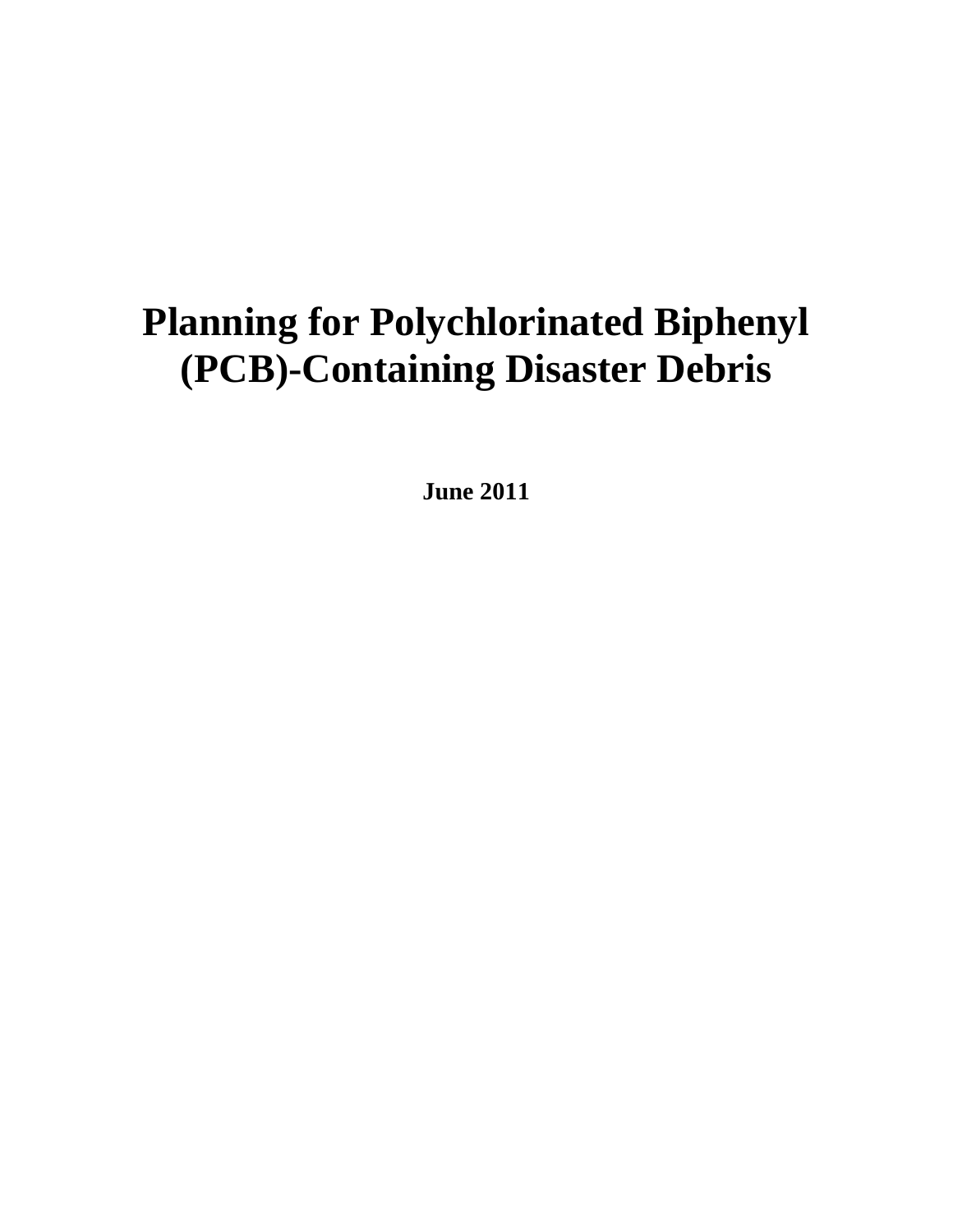## **Table of Contents**

| List of PCB-Containing Disaster Debris Management Planning Activities 12        |  |
|---------------------------------------------------------------------------------|--|
| <b>MANAGING COMMON PCB-CONTAINING DISASTER DEBRIS UNDER TSCA  13</b>            |  |
|                                                                                 |  |
| Materials Contaminated from PCB Spills or Other Environmental Releases 14       |  |
| Table 1. Summary of TSCA's four basic PCB management approaches  15             |  |
|                                                                                 |  |
| Self-implementing On-site Cleanup and Disposal of PCB Remediation Waste, 40 CFR |  |
|                                                                                 |  |
|                                                                                 |  |
|                                                                                 |  |
|                                                                                 |  |
| Table 2. TSCA's basic PCB management approaches for different PCB releases  20  |  |
|                                                                                 |  |
| APPENDIX A: DIAGRAMS ON MANAGING PCB-CONTAINING DISASTER                        |  |
| <b>APPENDIX B: OTHER APPLICABLE FEDERAL LAWS AND REGULATIONS  28</b>            |  |
|                                                                                 |  |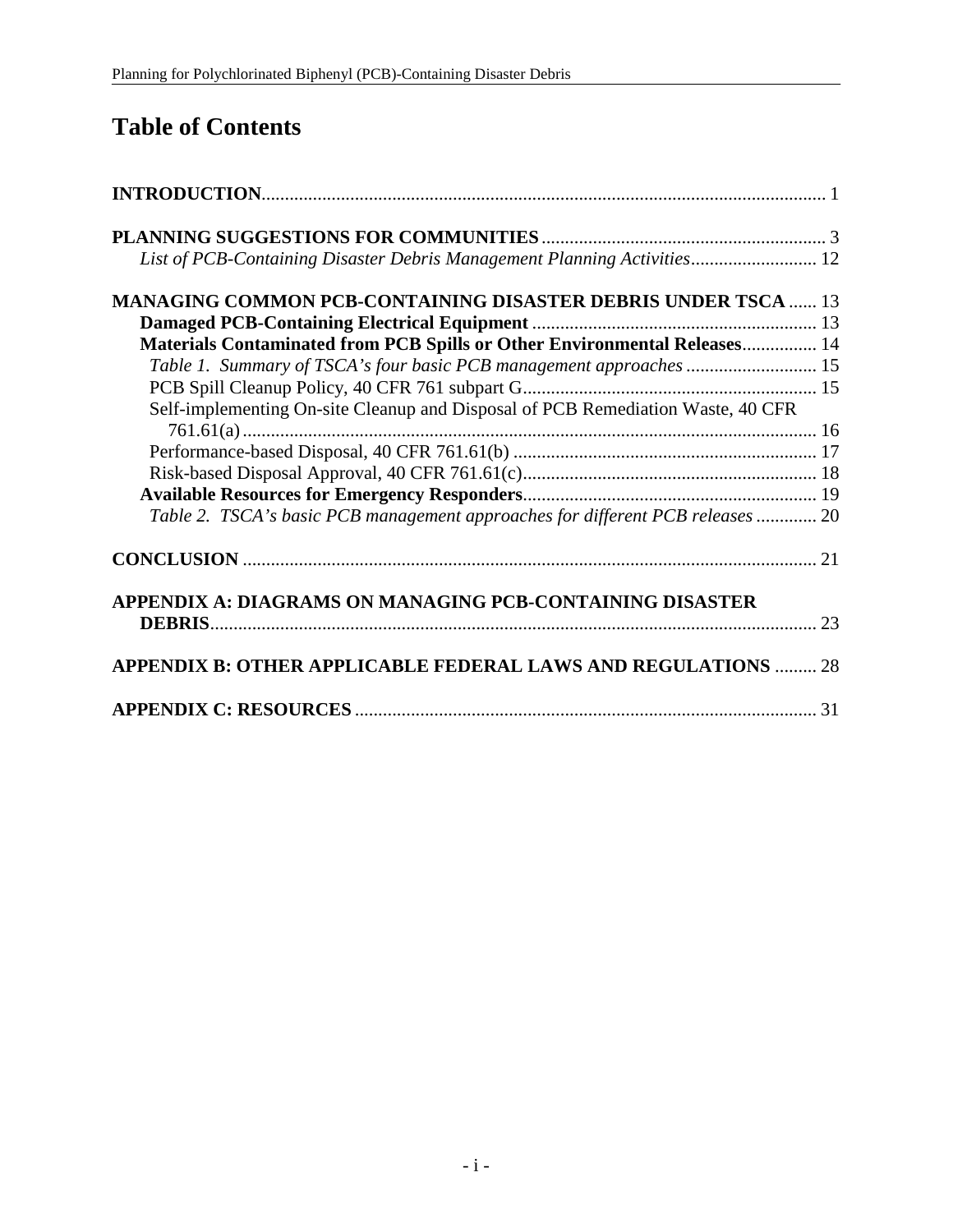## **Introduction**

 As a result of recent natural disasters, questions have arisen regarding the assessment, cleanup, and disposal of Polychlorinated Biphenyls (PCBs) during and immediately after an emergency situation caused by a natural disaster. This document supplements the Environmental Protection Agency's (EPA's) "Planning for Natural Disaster Debris Guidance" (located at http://www.epa.gov/epawaste/conserve/rrr/imr/cdm/pubs/pndd.pdf) to provide more detailed information on the management of PCB-containing disaster debris in emergency situations that arise from natural disasters. PCBs are chlorinated organic chemicals that can harm human health and the environment when spilled or otherwise released into the environment. Under the Toxic Substances Control Act (TSCA), Congress in large part banned the manufacturing, processing, distribution, and use of PCBs after January 1, 1978 due to their toxicity, persistence in the environment, and ability to cause adverse health effects and bioaccumulate in fish and other animals.<sup>1</sup> Before the ban, PCBs were widely used in industrial, commercial, and residential applications and may still be found in many products, including transformers, capacitors, and other electrical equipment, oil used in motors and hydraulic systems, thermal insulation, and caulk. Some communities may not have any PCB items such as those mentioned above. However, those communities that have PCB-containing electrical equipment, particularly transformers and capacitors, may be at risk of PCB spills or other environmental releases during a natural disaster. A PCB spill or release could complicate cleanup operations during the resulting emergency response. Therefore, this document focuses on PCB-containing electrical equipment and materials contaminated by PCBs as a result of PCB spills or other environmental releases. While this document specifically addresses PCB spills or other releases caused by natural disasters (e.g., tornados, hurricanes, and floods), the information provided also may be useful for emergency situations arising from other incidents (e.g., explosions).

TSCA is the primary federal statute dealing with PCBs. Although states may have their own requirements with regard to PCBs, the TSCA PCB regulations have not been delegated to the states.<sup>2</sup> Instead, the federal government– through EPA– implements and enforces the TSCA PCB regulations. The TSCA PCB regulations, for the most part, do not distinguish between nonemergency and emergency situations; they largely apply equally to both. As a result, planning for emergency situations is particularly important for communities with PCB-containing electrical equipment. Planning can facilitate PCB assessment, cleanup, and disposal during emergency situations, while keeping the community compliant with all applicable regulations.

In general, emergency responders representing the owner or operator of the PCBs have primary responsibility for the cleanup of PCB spills or other environmental releases. However, in some emergency situations, the local, tribal, state, or federal government may conduct a cleanup of PCBs. The magnitude of the emergency, availability of resources, and other factors may determine which specific entity cleans up the spill or other release. For example, the state

 $\overline{a}$ <sup>1</sup> More detailed information on PCB health effects can be found on EPA's PCBs website at http://www.epa.gov/epawaste/hazard/tsd/pcbs/index.htm.

 $2$  However, some states are authorized by EPA to conduct inspections on behalf of EPA under TSCA. EPA provides funding to states and tribes through grants for compliance monitoring programs to conduct inspections in order to ensure compliance with the PCB regulations.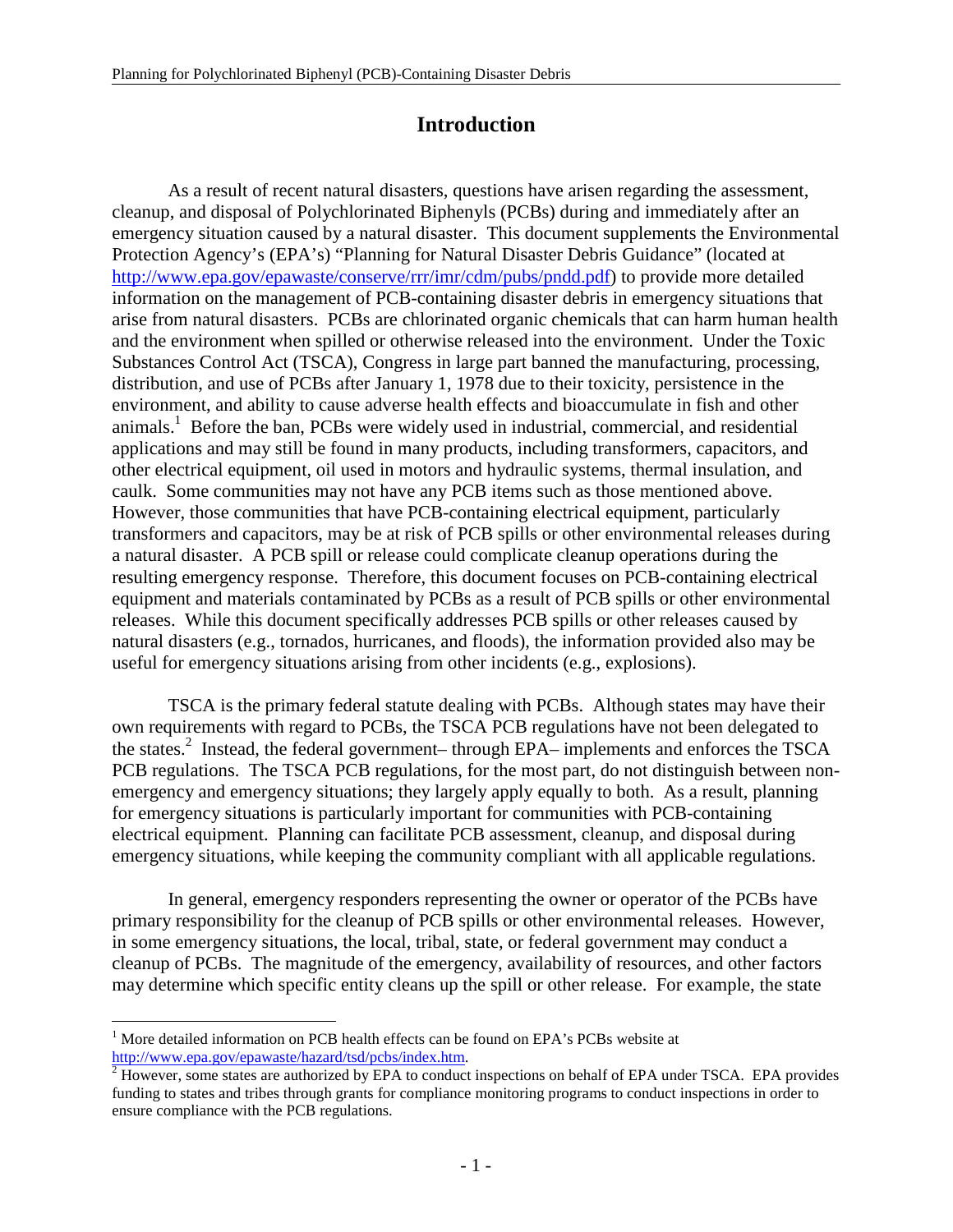may request EPA's assistance in cleaning up PCB releases under EPA's authority under the Comprehensive Environmental Response, Compensation, and Liability Act (CERCLA) or other statutes. However, EPA funds a CERCLA cleanup only if the owner is unwilling or unable to do so. EPA may then seek to recover its response costs from the owner after completing the cleanup. During major disasters or emergencies, EPA may be tasked by the Federal Emergency Management Agency (FEMA) to clean up PCBs under the "National Response Framework, Emergency Support Function (ESF) #10 – Oil and Hazardous Materials Response." Please see EPA's "Planning for Natural Disaster Debris Guidance" at http://www.epa.gov/epawaste/conserve/rrr/imr/cdm/pubs/pndd.pdf for information on the responsibilities of federal agencies for disaster debris management within a homeland security framework.

In addition, following a Presidential disaster declaration and a designation by FEMA for Public Assistance grant funding, assistance for response and recovery operations is available to eligible applicants. Sections 403, 407, and 502 of the Robert T. Stafford Act and 44 CFR 206.224, Debris removal, authorize FEMA to provide funding to eligible Public Assistance applicants to remove disaster-generated debris in order to eliminate an immediate threat to lives, public health and safety, or improved property or to ensure the economic recovery of the affected community. The debris must be the direct result of a Presidentially-declared disaster and located in the declared disaster area, and an eligible Public Assistance applicant must have the legal responsibility to remove the threat. Four types of entities are eligible applicants for Public Assistance: 1) state government agencies; 2) local governments (e.g., cities, municipalities, local public authorities, and school districts); 3) private nonprofit organizations that own or operate facilities that provide certain services of a governmental nature (e.g., utilities); and 4) federallyrecognized Indian Tribal governments and Alaskan Native Villages. Privately-owned utilities generally are not eligible for Public Assistance funding from FEMA. Additional guidance on Public Assistance eligibility is available in FEMA 322, "Public Assistance Guide," which can be found at http://www.fema.gov/government/grant/pa/pag07\_t.shtm.

The first section of this document provides suggestions for planning for communities where PCB-containing electrical equipment is located. The suggestions are intended primarily for local governments and local emergency planning committees (LEPCs) to help them plan and prepare for the management of damaged (e.g., leaking) PCB-containing electrical equipment and materials (e.g., soil, concrete, vegetation, building materials, utility poles) contaminated with PCBs as a result of PCB spills or other environmental releases during an emergency situation caused by a natural disaster.

The second section is intended to help emergency responders and anyone else responsible for managing PCB-containing disaster debris in emergency situations. It summarizes how TSCA regulations apply to the types of PCB-containing debris that would most likely be generated during a natural disaster. Particularly, this second section describes TSCA regulations that apply to damaged PCB-containing electrical equipment and the basic approaches under TSCA for assessing, cleaning up, and disposing of materials contaminated with PCBs that have been spilled or otherwise released into the environment.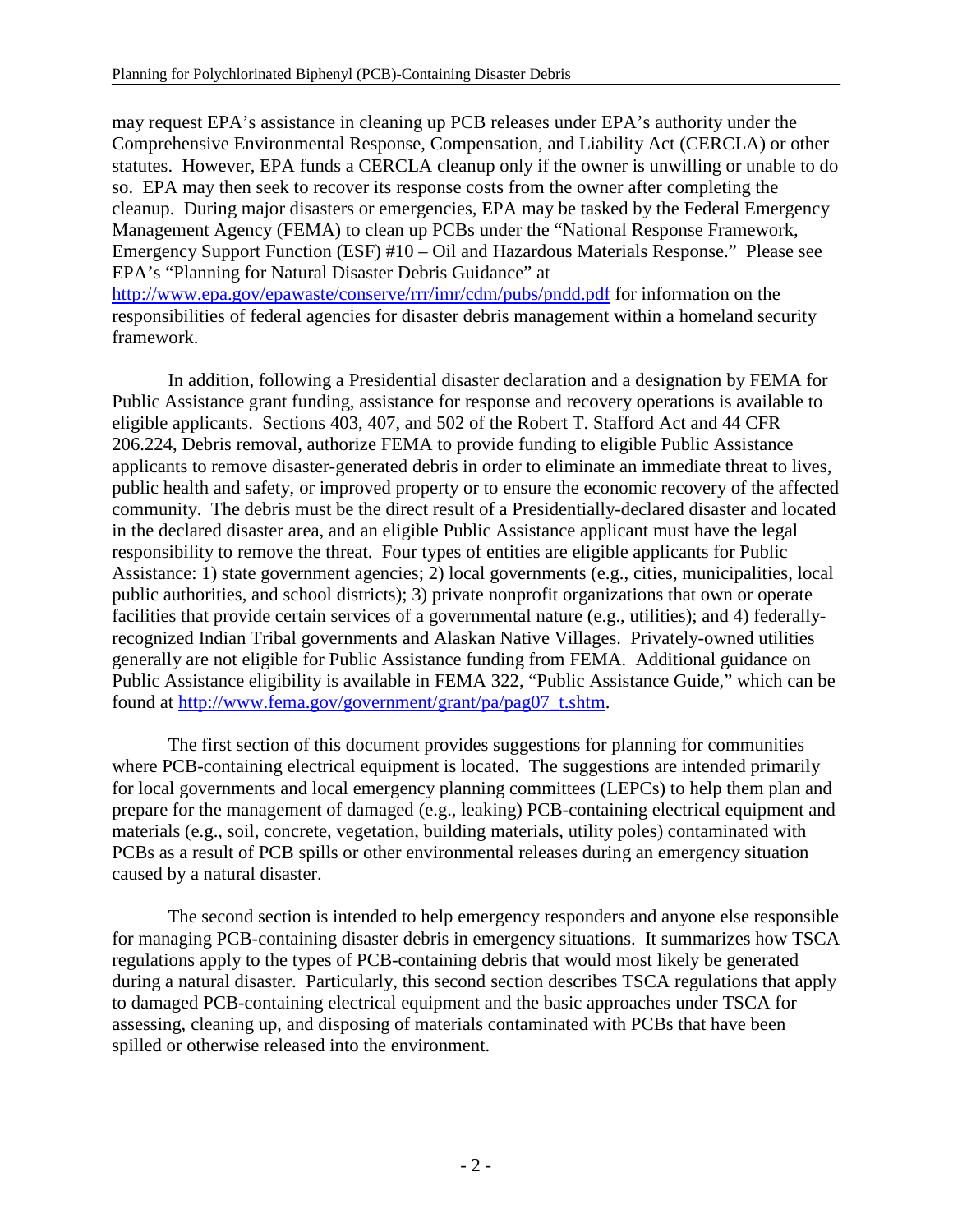Appendix A provides diagrams that are intended to help emergency responders manage PCB-containing disaster debris by outlining applicable sections of the PCB regulations. Appendix B summarizes how the Resource Conversation and Recovery Act (RCRA) and CERCLA apply to PCB spills or other environmental releases. Appendix C lists additional resources that may be helpful to communities and emergency responders.

Please note that this document does not establish any requirements, create any right or benefit, provide any relief from applicable regulations, or create any flexibility that is not currently allowed by law. Instead, this document emphasizes the need for planning for PCBcontaining disaster debris and clarifies existing regulations. It is intended to encourage communities to begin planning immediately to help ensure their compliance with all applicable regulations during future natural disasters.

This document is not a regulation. It does not change or substitute for any legal requirement. This document is not a rule, is not legally enforceable, and does not confer legal rights or impose legal requirements upon any member of the public, states, or any other federal agency. Rather, this document restates and consolidates existing guidance and requirements. The word "should" in this document does not connote a requirement, but rather indicates EPA's recommendations or suggestions. This document is intended to encourage communities to begin planning immediately to help ensure their compliance with all applicable regulations during future natural disasters. Furthermore, this document does not contain a complete listing of all applicable regulations; consult the regulations themselves for specific requirements. In addition, there may be state, local, and/or tribal PCB regulations or requirements, which should be consulted as well.

## **I. Planning Suggestions for Communities**

 $\triangleright$  Create a disaster debris management plan 

The key to successful management of any type of debris generated by a natural disaster, including PCB-containing disaster debris, is *planning*. The better prepared a community is for a natural disaster, the more efficient the response is likely to be in that community during and after a natural disaster. EPA recommends that every local government formalize its planning into a comprehensive disaster debris management plan, which will facilitate debris cleanup and disposal. A disaster debris management plan is a written document establishing procedures and guidelines for managing disaster debris, including damaged PCB-containing electrical equipment and PCB-contaminated materials, generated during a disaster. A thorough plan is important for managing disaster debris in a coordinated and environmentally responsible manner and for providing important information for emergency responders. General information on preparing a disaster debris management plan and managing PCB-contaminated materials can be found in EPA's "Planning for Natural Disaster Debris Guidance" at

http://www.epa.gov/epawaste/conserve/rrr/imr/cdm/pubs/pndd.pdf. FEMA's detailed and comprehensive "Public Assistance: Debris Management Guide (FEMA 325)," which includes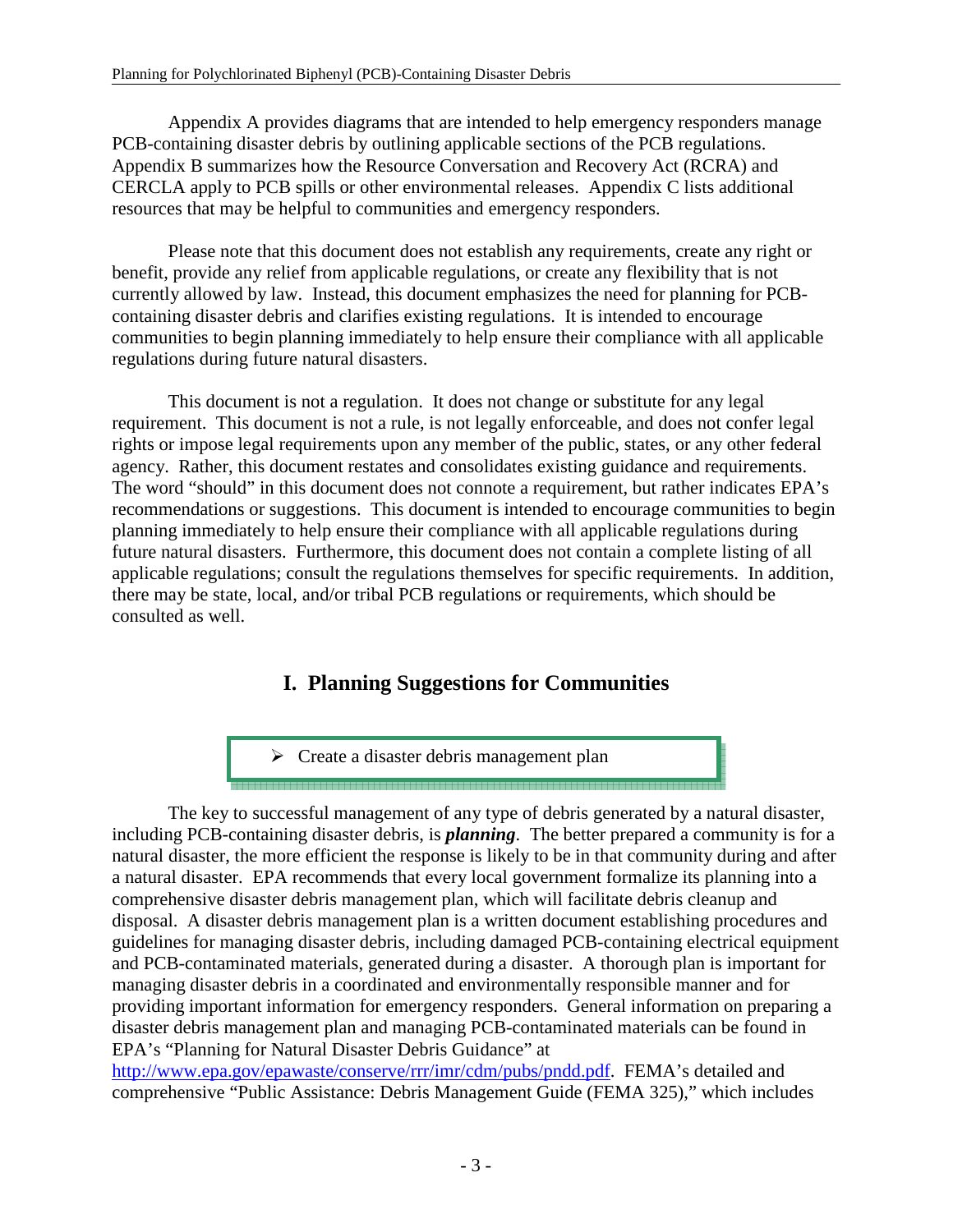information for developing a plan and a summary of FEMA's Public Assistance eligibility criteria for debris removal and disposal operations, can be found at http://www.fema.gov/government/grant/pa/demagde.shtm.<sup>3</sup> The information below is specific to PCB-containing disaster debris and supplements the abovementioned documents.

The local government of any community where PCB-containing electrical equipment, such as transformers on utility poles and capacitors, is located should include in its disaster debris management plan a section on managing PCB-containing disaster debris. To be effective in an emergency situation, planning for the proper management of PCB-containing disaster debris should be comprehensive. Therefore, the local government should plan for at least the most common forms of PCB-containing disaster debris that are likely to be generated during a natural disaster. The most likely forms of PCB-containing disaster debris are damaged (e.g., leaking) PCB-containing electrical equipment and materials contaminated with PCBs (e.g., soil, concrete, vegetation, building materials, utility poles) resulting from PCB spills or other environmental releases. Local governments frequently will find it advisable to coordinate and work with the owner(s) (e.g., private electrical utility) of the PCB-containing electrical equipment through the community's local emergency planning committee  $(LEPC)^4$  in developing a comprehensive plan in addition to considering PCB-containing electrical equipment that the local government itself owns. The LEPC can help encourage nongovernmental owners of PCB-containing electrical equipment to make their own plans for emergency situations consistent and coordinated with the local government's disaster debris management plan. This will help mitigate potential risks to human health and the environment in the community as a result of PCB spills or other environmental releases caused by a natural disaster. The planning recommendations for communities in this section are applicable to LEPCs, as well as local governments.

- $\triangleright$  Identify the sources and locations of PCB-containing electrical equipment
- $\triangleright$  Estimate the quantity of PCB-contaminated materials that may be generated by a disaster
- $\triangleright$  Document the contact information of the entities responsible for the PCB-containing electrical equipment

As part of planning, before an emergency occurs, EPA recommends that the community, through the local government and the LEPC, identify PCB-containing electrical equipment in the community and document the exact location of each piece of equipment in the disaster debris management plan. Some of this information may be found in records kept pursuant to PCB

 $\overline{a}$  $3$  "Communities with a debris management plan are better prepared to restore public services and ensure the public health and safety in the aftermath of a disaster, and they are better positioned to receive the full level of assistance available to them from FEMA and other participating entities." Federal Emergency Management Agency. (2007). Public Assistance: Debris Management Guide (FEMA 325). Foreword. Washington, DC.

<sup>&</sup>lt;sup>4</sup> For more information on the role of LEPCs in communities, please see EPA's "Planning for Natural Disaster Debris Guidance" at http://www.epa.gov/epawaste/conserve/rrr/imr/cdm/pubs/pndd.pdf.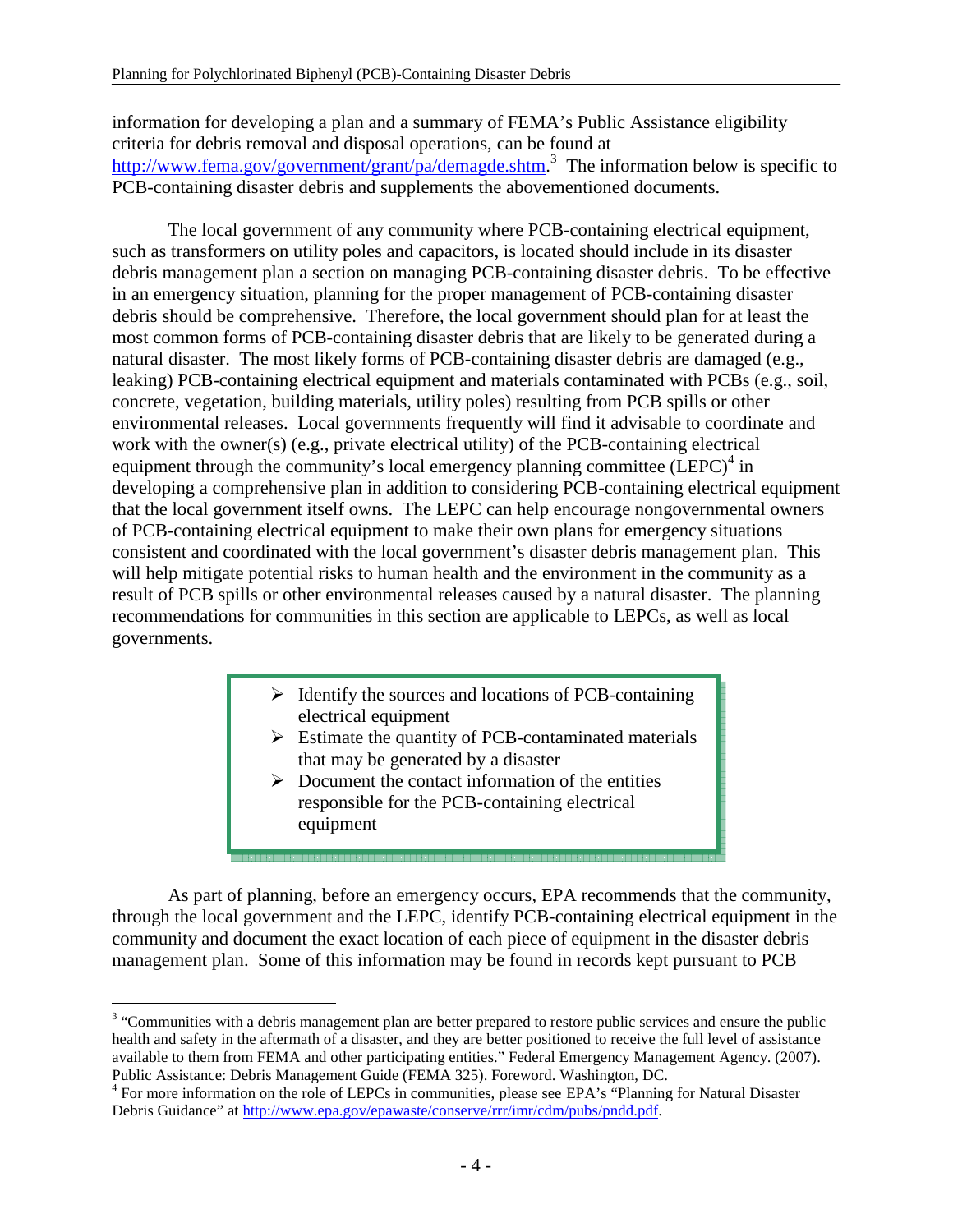regulatory requirements, including the EPA-maintained Transformer Registration Database,<sup>5</sup> which can be accessed at http://www.epa.gov/pcb/pubs/data.htm, or by working with the electric utility companies or other owners of PCB-containing electrical equipment. Knowing where PCB-containing electrical equipment is located in an area affected by a natural disaster will help determine whether response efforts need to include PCB assessment, cleanup, and disposal and will facilitate those efforts if they are necessary. Also, a local government can use its inventory of PCB-containing electrical equipment to help estimate the quantity of PCB-containing disaster debris that may be generated by a natural disaster. This information, along with the contact information of the entities responsible for the PCB-containing electrical equipment (e.g., local government, public electric utility), also should be documented in the disaster debris management plan. A hardcopy of the plan should be kept in multiple places in case the building where the records are stored is destroyed or is not accessible and the plan cannot be accessed electronically, which has occurred in previous natural disasters.

> ▶ Determine and document PCB concentrations

In addition to the locations of the PCB-containing electrical equipment, the local government should document in its disaster debris management plan the PCB concentrations in all electrical equipment in the community, including equipment not owned by the local government itself. This will help facilitate PCB cleanup and disposal following a natural disaster. Information regarding the PCB concentrations in electrical equipment owned by nongovernmental entities often may be obtained from the LEPC. Please note that the PCB concentration assumptions for PCBs in use at 40 CFR 761.2 (which allow persons to make assumptions about the PCB concentrations in certain pieces of electrical equipment, in lieu of testing, while that electrical equipment is in use) do not apply to the disposal of those pieces of electrical equipment. If the actual concentrations of the electrical equipment are not known because they were assumed under the assumption rules, testing in accordance with the PCB regulations may be necessary to determine their actual PCB concentrations in order to ensure that proper disposal of the equipment takes place.<sup>6</sup> Therefore, EPA recommends that local governments consider the feasibility of having the PCB-containing electrical equipment tested, if testing is necessary, before an emergency situation occurs. If the local government itself has a lot of untested PCB-containing electrical equipment, the local government may want to develop a plan to have its equipment tested over a period of time. The test results should be kept in the

<sup>-</sup><sup>5</sup> Pursuant to 40 CFR 761.30(a)(1)(vi)(A), all owners of PCB transformers, including those in storage for reuse, must register their transformers with the Environmental Protection Agency. A transformer owner must retain a record of each PCB transformer's registration (e.g., a copy of the registration and the return receipt signed by EPA) in compliance with 40 CFR 761.30(a)(1)(vi)(C). In addition, in accordance with 40 CFR 761.30(a)(1)(vii), owners of PCB transformers in use in or near commercial buildings are required to keep records of the: 1) specific location of the PCB transformer(s); 2) principal constituent of the dielectric fluid in the transformer(s); and 3) type of transformer installation (e.g., 208/120 volt network, 208/120 volt radial). Owners or operators of noncommercial PCB storage facilities must keep, in accordance with 40 CFR 761.180(a)(1), a record of: 1) all signed manifests generated by the facility during the calendar year; 2) all Certificates of Disposal that have been received by the facility during the calendar year; and 3) records of inspections and cleanups performed in accordance with 761.65(c)(5). Also, local authorities, including fire departments, may keep some records.

<sup>&</sup>lt;sup>6</sup> Criteria to determine PCB concentrations can be found at 40 CFR 761.1(b)(4).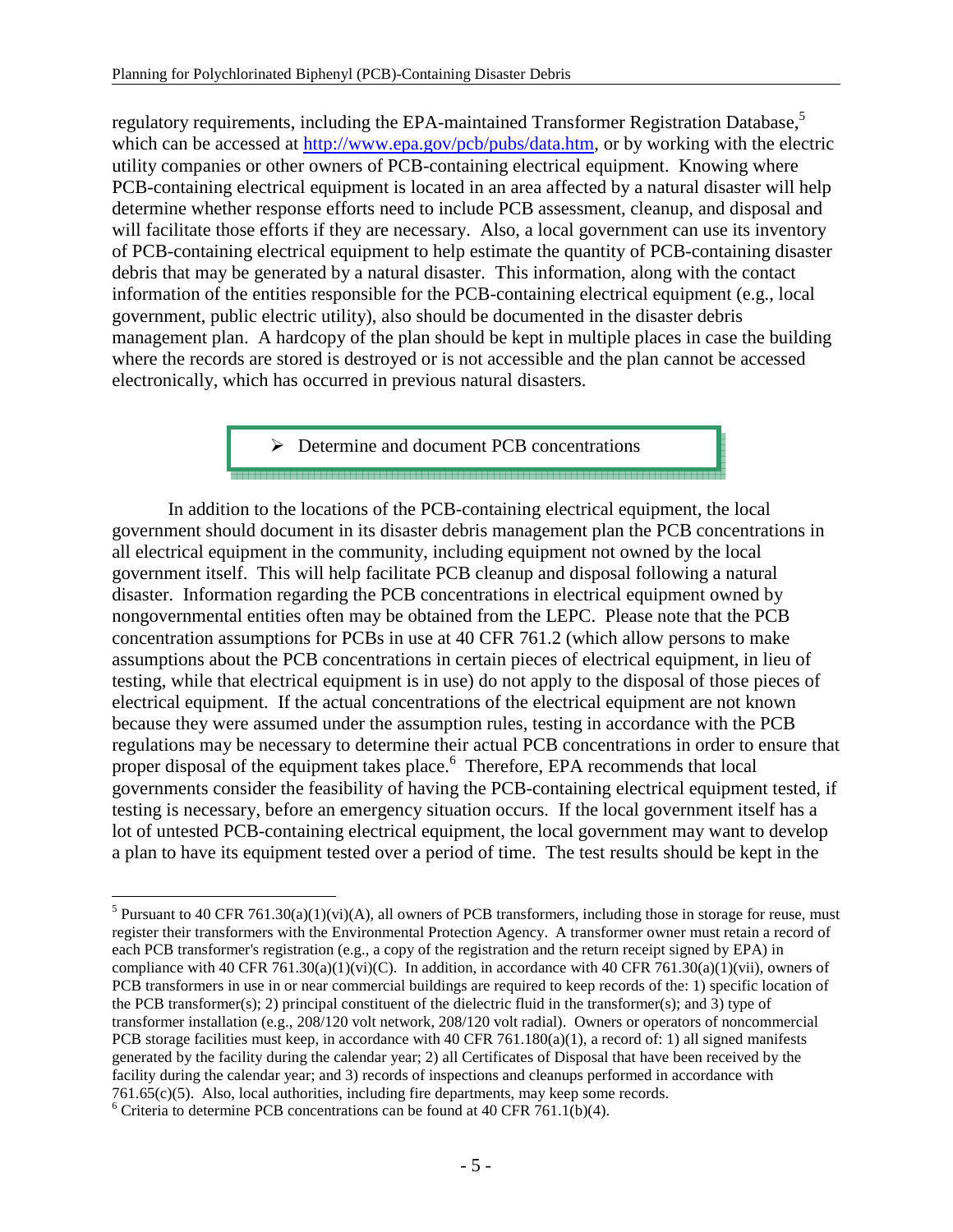disaster debris management plan in order to avoid the need for retesting the electrical equipment prior to disposal if the information is not available, which may delay and increase the cost of the cleanup.

> $\triangleright$  Find alternatives to mail service for sending PCB samples

If, during an emergency situation, the concentrations of PCB-contaminated materials have to be tested so that the materials can be disposed of properly pursuant to the PCB regulations, emergency responders would need to send samples of the PCB-contaminated materials to laboratories for testing.<sup>7</sup> This testing could be hindered if mail service is not functioning as a result of the emergency situation, thereby delaying the cleanup. The local government can help emergency responders by planning for this possibility. The local government should identify alternatives for getting samples to the laboratory and getting back the test results (e.g., courier) and document these alternatives in the disaster debris management plan.

> $\triangleright$  Replace or retrofill existing PCB-containing electrical equipment

Once a local government identifies and locates all of its PCB-containing electrical equipment, it should consider the feasibility of replacing or retrofilling<sup>8</sup> this equipment. The best preparation that can be done to protect a community from PCB spills or other environmental releases during a natural disaster is to remove the potential hazard from the community where it is practical to do so. The local government or LEPC, by working with the electric utility companies and/or other owners of PCB-containing electrical equipment in the community, might be able, in some cases, to remove the potential hazard by replacing or retrofilling existing PCBcontaining electrical equipment. The replaced or retrofilled equipment then can be reclassified to non-PCB status in accordance with applicable local, tribal, state, and federal regulations before an emergency situation occurs. Refer to the PCB regulations at 40 CFR 761.30(a)(2)(v) for details and a chart on retrofilling transformers. The local government can set a good example in the community by creating a schedule to replace or retrofill its PCB-containing electrical equipment and following through with it. Although there is a cost associated with replacing or retrofilling PCB-containing electrical equipment, EPA believes that the most efficient way to remove this potential hazard to the community would be to replace or retrofill such equipment. Replacing or retrofilling PCB-containing electrical equipment will minimize the risk of PCB releases by such equipment during a natural disaster, thus possibly saving needed time and

 $\overline{a}$  $<sup>7</sup>$  As an alternative to testing, emergency responders can assume that the PCB concentrations of all the contaminated</sup> material from a spill or other release are equal to or greater than 500 ppm and dispose of the material in accordance with 40 CFR 761.61(b).

 $8$  As defined by the PCB regulations at 40 CFR 761.3, the term "retrofill" means "to remove PCB or PCBcontaminated dielectric fluid and to replace it with either PCB, PCB-contaminated, or non-PCB dielectric fluid."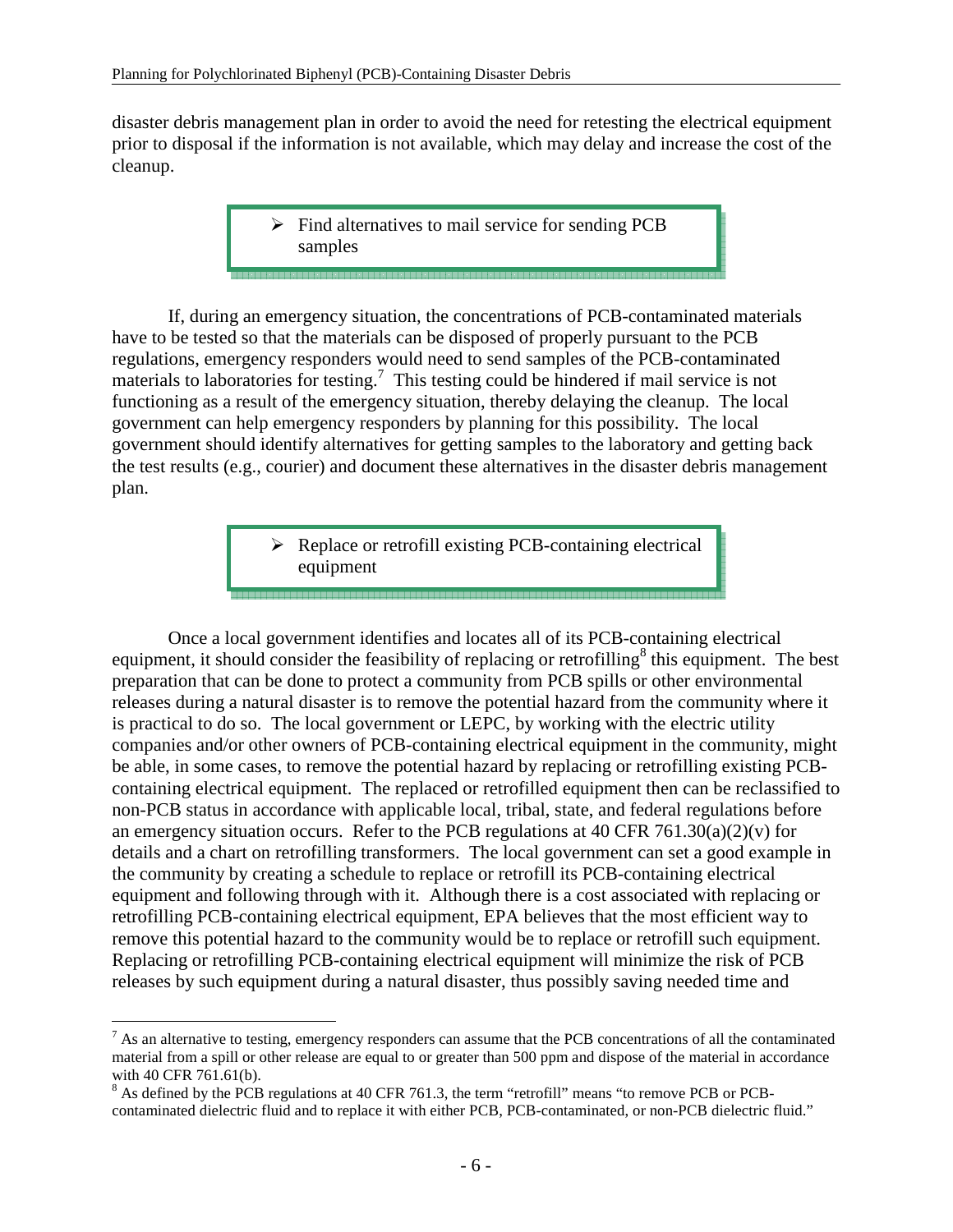resources during cleanup and disposal. In addition, it may be more cost effective in the long run to replace or retrofill PCB-containing electrical equipment before a natural disaster happens rather than cleaning up and disposing of the PCB-containing electrical equipment and contaminated material during one or more emergency situations. As PCB-containing electrical equipment is replaced or retrofilled, the disaster debris management plan should be kept up-todate to reflect the changing inventory.<sup>9</sup> Please note that recordkeeping and reporting requirements apply to facility owners or operators who dispose of PCB-containing electrical equipment that were in use or stored, as described in 40 CFR 761.180(a).<sup>10</sup>

> $\triangleright$  Prepare for the assessment, cleanup, and management of PCB-containing disaster debris

<br>- 미지 의원 전 전에 대한 전 전에 대한 전에 대한 전에 대한 전에 대한 전에 대한 전에 대한 전에 대한 전에 대한 전에 대한 전에 대한 전에 대한 전에 대한 이 전에 대한 전에 대한 전에 대한 전<br>- 이 전에 대한 전에 대한 전에 대한 전에 대한 전에 대한 전에 대한 전에 대한 전에 대한 전에 대한 전에 대한 전에 대한 전에 대한 전에 대한 전에 대한 전에 대한 전에 대한 전에 대한 전에

Even if an effort is made to replace or retrofill existing PCB-containing electrical equipment in a community before a natural disaster happens, there still may be PCB-containing electrical equipment remaining in the community. Therefore, EPA encourages the local government to coordinate with the LEPC and plan for PCB spills or other environmental releases during a natural disaster by incorporating information into the disaster debris management plan on how to assess, clean up, and manage any damaged PCB-containing electrical equipment and any materials contaminated with PCBs as a result of PCB spills or releases. (A summary of how to manage PCB-containing disaster debris under TSCA can be found in the second section of this document.) The local government and LEPC should take into account the possibilities that the owner or source of the PCBs may be unknown and the PCB equipment or releases may be difficult to find. For example, a tornado may drop a known PCB-containing transformer miles from its documented pre-disaster location. In addition, the plan should address the possibility that the release or spill location may not be easily or immediately accessible by the owner or by emergency responders due to blocked or flooded roads or rescue operations, for instance. The plan should include procedures for preventing public access to any PCB-contaminated area and describe who is responsible for satisfying recordkeeping requirements when the owner cannot be found.

<sup>&</sup>lt;sup>9</sup> Note that the assumed PCB concentration of a retrofilled item is only valid during the use of the item under 40 CFR 761.30. At the time of disposal, even after a natural disaster, the actual concentration of the item must be known in order to choose a less stringent disposal option. The PCB regulations do not allow one to rely on the concentration of the retrofill for disposal because of the possibility that PCB concentrations may increase over time post-retrofill.

 $^{10}$  Pursuant to 40 CFR 761.180(a), the owner or operator of a facility that uses or stores "at any one time at least 45 kilograms (99.4 pounds) of PCBs contained in PCB Container(s), or one or more PCB Transformers, or 50 or more PCB Large High or Low Voltage Capacitors shall develop and maintain at the facility, or a central facility provided they are maintained at that facility, all annual records and the written annual document log of the disposition of PCBs and PCB Items… The annual document log shall be maintained for at least 3 years after the facility ceases using or storing PCBs and PCB Items in the quantities prescribed in this paragraph. Annual records (manifests and certificates of disposal) shall be maintained for the same period." 40 CFR 761.180(a) further specifies the types of records that the annual records and the written annual document log shall include, such as Certificates of Disposal and information on the "serial number (if available) or other means of identifying each PCB Article (e.g., transformer or capacitor), the weight in kilograms of the PCB waste in each transformer or capacitor, the date it was removed from service for disposal, the date it was placed in transport for off-site storage or disposal, and the date of disposal, if known," respectively.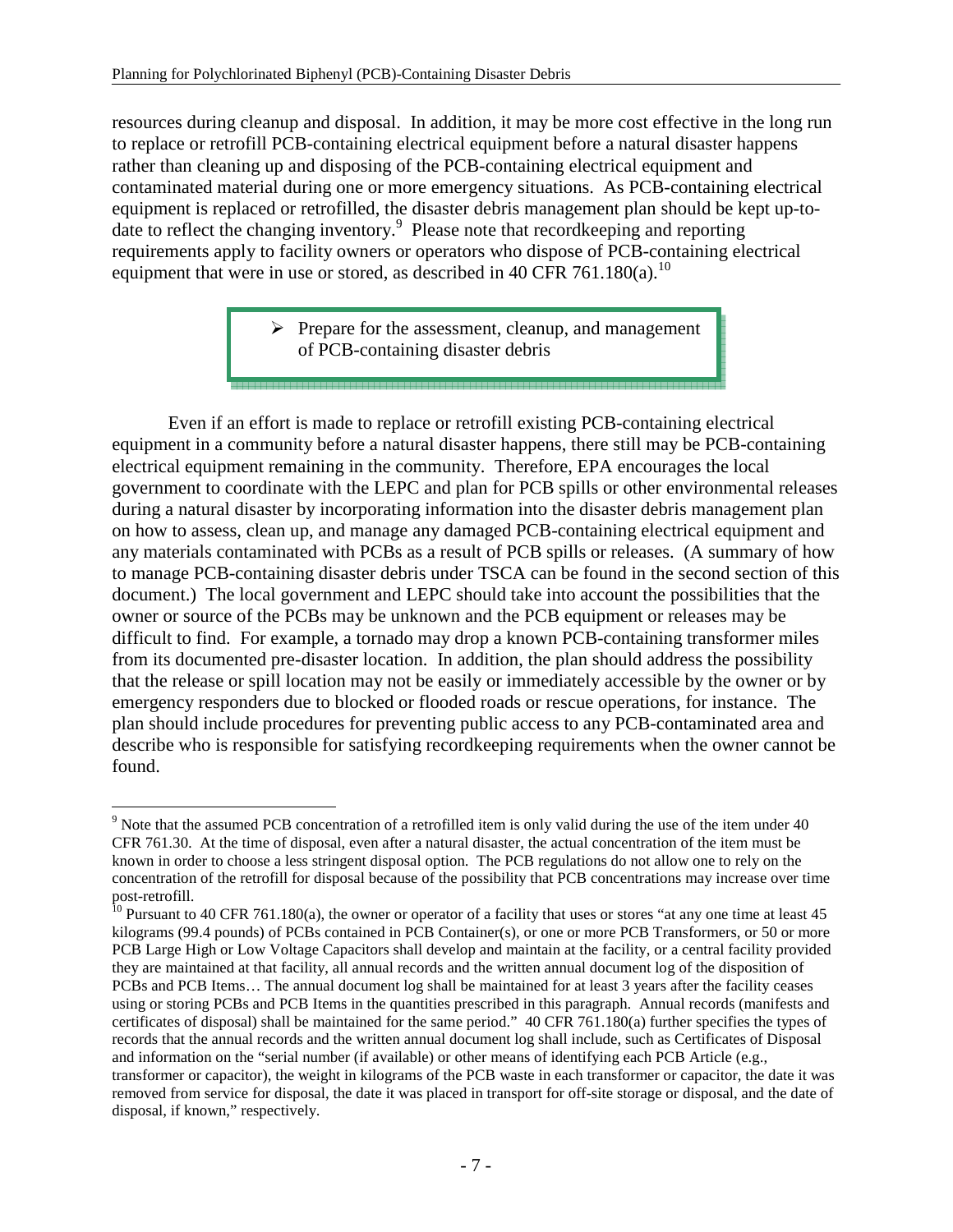$\triangleright$  Identify staging and temporary storage areas

Not only will PCB-containing disaster debris have to be cleaned up, but, depending upon the circumstances, the debris may need to be temporarily stored before it can be ultimately managed. To facilitate the handling of damaged PCB-containing electrical equipment or PCBcontaminated materials during an emergency situation, the local government should identify staging and temporary storage areas, or debris management sites, prior to a natural disaster, taking into account debris storage areas identified in the broader disaster debris management plan. The owner or operator of any temporary storage area intended for PCB-containing electrical equipment and PCB-contaminated materials with concentrations of 50 ppm or greater must comply with 40 CFR 761.65.<sup>11</sup> For example, in accordance with 40 CFR 761.65(c)(10), owners or operators of temporary storage facilities established under 40 CFR 761.65 must comply with the recordkeeping and reporting requirements in 40 CFR 761.180. PCB-containing electrical equipment and PCB-contaminated materials that are transported to a commercial offsite storage or off-site treatment or disposal facility will need a manifest in accordance with 40 CFR 761.207.

- $\triangleright$  Pre-negotiate contracts for PCB-related services
- $\triangleright$  Identify the PCB-contaminated materials and amounts each facility will or can accept
- Document contractors' addresses and contact information

To prepare, the local government should consider establishing contracts with qualified contractors for the cleanup, storage, and transportation<sup>12</sup> of damaged PCB-containing electrical equipment and PCB-contaminated materials before an emergency occurs.<sup>13</sup> Local governments may access FEMA's online Debris Removal Contractor Registry at

https://asd.fema.gov/inter/drcr/home.htm to search for debris removal contractors in their state or region.<sup>14</sup> For PCB-containing electrical equipment that is not owned by the local government,

<u>.</u>

 $11$  PCB wastes can be held in storage for up to one year before their disposal. This one-year time frame begins when the decision was made to dispose of the PCB wastes (referred to as the date of removal from service for disposal). Extensions to the one-year time limit may be obtained under certain circumstances by contacting the appropriate EPA Region. The temporary storage area must meet the design requirements detailed at 40 CFR 761.65(b). However, certain PCB wastes, pursuant to 40 CFR 761.65(c), may be stored for up to thirty days, beginning from the date of their removal from service, without meeting the criteria in 40 CFR 761.65(b). Refer to 40 CFR 761.65 for the complete requirements regarding temporary storage of PCB wastes.

<sup>&</sup>lt;sup>12</sup> Persons responsible for transporting PCB wastes must have required Department of Transportation training and must ship these wastes in accordance with 49 CFR Parts 171 through 180. Also, there may be state and local requirements.

<sup>&</sup>lt;sup>13</sup> Contractors cleaning up a site, storing PCB wastes, or transporting PCB wastes should refer to 40 CFR 761 Subpart D (storage and disposal requirements) and 40 CFR 761 Subpart G (PCB Spill Cleanup Policy).

<sup>&</sup>lt;sup>14</sup> FEMA does not endorse or certify debris removal contractors. Contracting with any of the entities in this database does not assure a state or local government of reimbursement under a Federal grant. Additionally, in order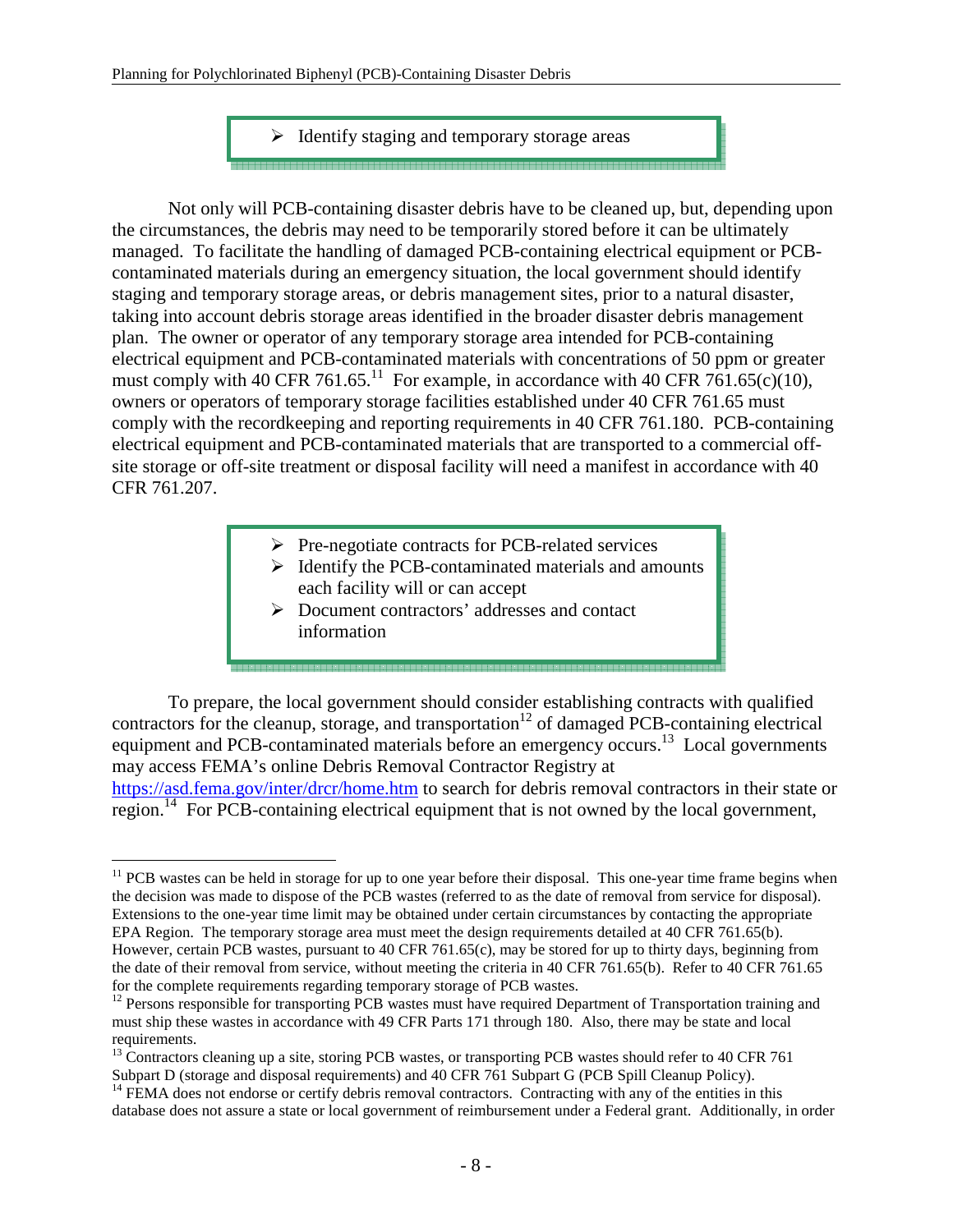the LEPC should encourage the owner of each piece of equipment to have these pre-negotiated contracts in place if they have not been established already. Similarly, contracts could also be pre-negotiated with authorized facilities for the treatment and disposal of the damaged PCBcontaining electrical equipment and PCB-contaminated materials. Pre-negotiated contracts with these facilities also would facilitate the management of PCB-containing disaster debris in an emergency situation. Please note that, as discussed on page 15 of its "Public Assistance: Debris Management Guide (FEMA 325)" (located at

http://www.fema.gov/pdf/government/grant/pa/demagde.pdf), FEMA may reimburse contract costs that meet its eligibility criteria.

It should be noted that different kinds (e.g., liquid and non-liquid) and concentrations of PCB-contaminated materials may need to be managed at different storage, treatment, and disposal facilities. Therefore, it may be appropriate, prior to a natural disaster, to negotiate contracts with more than one storage, treatment, and/or disposal facility in order to manage all the PCB-contaminated materials that could be generated in a community during a natural disaster. Also, multiple contracts may be helpful in case a chosen facility is damaged as a result of the natural disaster or large volumes of PCB-contaminated materials are generated and need to be managed at different facilities due to limited capacity. In addition, facilities that have both a Resource Conservation and Recovery Act (RCRA) permit and TSCA approval for PCBs may be needed if the PCB-contaminated materials also are found to be subject to the hazardous waste provisions of RCRA, as discussed in Appendix B. A list of TSCA-approved disposal facilities can be found at http://www.epa.gov/epawaste/hazard/tsd/pcbs/pubs/stordisp.htm, and a list of TSCA-approved commercial storage facilities can be found at http://www.epa.gov/epawaste/hazard/tsd/pcbs/pubs/comstor.htm. RCRA-permitted facilities in each EPA Region can be found at http://www.epa.gov/waste/hazard/tsd/permit/pgprarpt.htm. The disaster debris management plan should detail the PCB-contaminated materials that each potential facility will or can accept, accounting for likely PCB-contaminated materials and their respective amounts that may be generated in a community due to the natural disaster.<sup>15</sup> The facilities' addresses and contact information should be documented in the plan as well; this ensures that the information is readily available during an emergency situation. Having these arrangements in place prior to a natural disaster will save time and resources as the efforts of finding contractors to clean up and manage the PCB-contaminated materials in the appropriate facilities will have already been completed to a large extent.

<u>.</u>

to be eligible for reimbursement under the Public Assistance Program, contracts for debris removal must meet the rules for Federal grants, as provided for in 44 CFR Part 13.36, Procurement.

 $15$  In identifying the PCB-contaminated materials and amounts that likely will be generated during a natural disaster, the local government also should be able to estimate the cost of cleaning up and disposing of those materials. As part of this effort, the local government should look into whether a contractor can salvage anything in the PCBcontaining electrical equipment, such as oil or copper, in order to get the cost of managing the damaged equipment discounted or waived. More information on contracts that permit the contractor to salvage recoverable disaster debris materials can be found on page 11 of FEMA's "Public Assistance: Debris Management Guide (FEMA 325)" at http://www.fema.gov/pdf/government/grant/pa/demagde.pdf.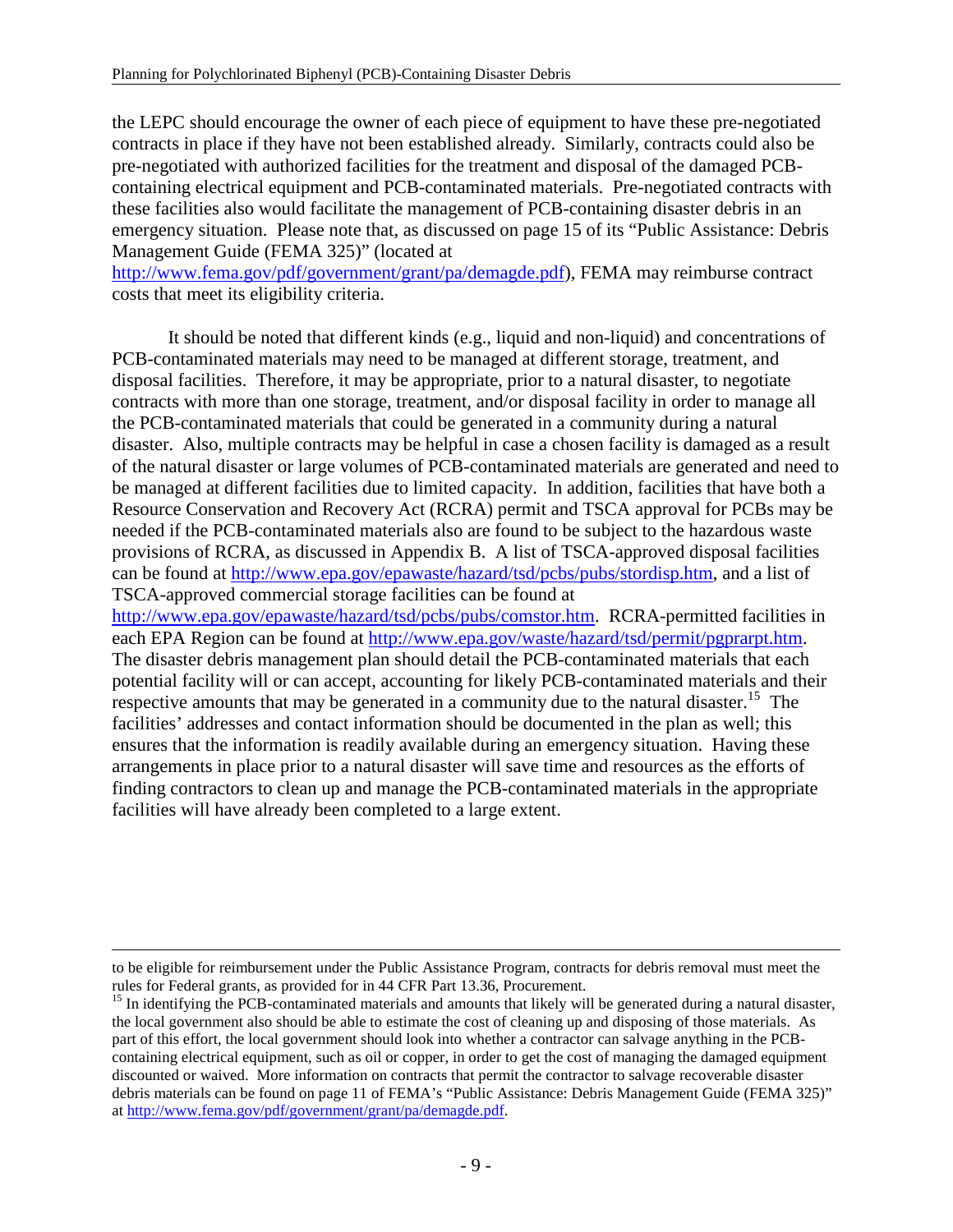- $\triangleright$  Obtain or contract for equipment and supplies
- $\triangleright$  Identify how backup equipment and supplies will be obtained

EPA also recommends that the disaster debris management plan include a list of equipment and supplies necessary for the proper cleanup and handling of PCB-contaminated materials, including transport equipment and pre-printed PCB labels. PCB labels are required for identification on drums, transformers, and other items and for temporary storage areas. The equipment and supplies should be obtained in advance of a natural disaster or be contractually available. However, it is important to note that a disaster may destroy the available equipment and supplies within the affected location or render them inaccessible. Therefore, the plan also should identify how the necessary backup equipment and supplies would be obtained under these circumstances. FEMA may assist in purchasing the needed equipment and supplies when an eligible Public Assistance applicant does not have sufficient equipment or supplies to respond effectively to a Presidentially-declared disaster. However, in accordance with FEMA Disaster Assistance Policy 9525.12, "Disposition of Equipment, Supplies and Salvageable Materials" (located at http://www.fema.gov/government/grant/pa/9525\_12.shtm), the applicant may be required to compensate FEMA for the fair market value of the cost of the equipment and unused supplies when the items are no longer needed for a disaster.

- $\triangleright$  Address all applicable requirements
- $\triangleright$  Review plan annually and revise as necessary
- $\triangleright$  Exercise the plan
- ▶ Document EPA and state contact information

In short, a local government's planning and preparation will help facilitate the quick recovery of a community after a natural disaster involving PCB spills or other releases occurs; its disaster debris management plan may be critical for emergency responders to safely and effectively clean up PCB spills or other releases resulting from natural disasters. Therefore, the disaster debris management plan should explain in detail how damaged PCB-containing electrical equipment and materials contaminated from PCB spills and other releases will be cleaned up and disposed of in accordance with all applicable regulations and guidance. A comprehensive plan not only addresses federal regulations but also addresses the applicable state, local, and tribal regulations and guidance. The local government should review the plan once a year and revise it, as needed. In addition, the local government may find it helpful to exercise the plan in order to become familiar with the plan and determine if the plan is clear and useful.

Planning for PCB cleanup and disposal can facilitate compliance with all PCB regulations during responses to natural disasters. Federal, state, local, and tribal governments should work closely in developing comprehensive disaster debris management plans to ensure that all applicable regulations and policies have been addressed and that their responsibilities for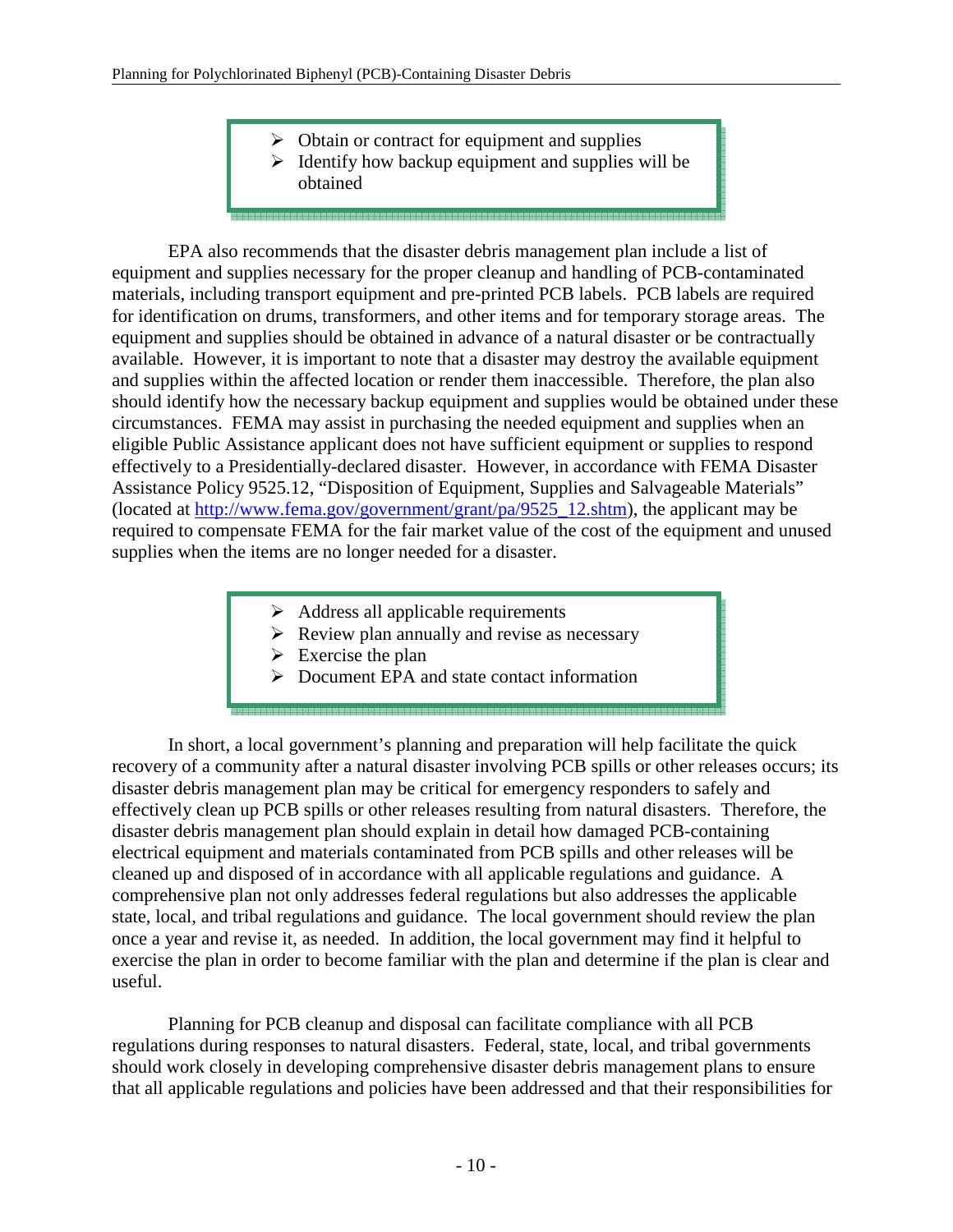responding to natural disasters are clearly defined. In addition, EPA is available to help a local government prepare a cleanup plan for an emergency situation and can answer questions about regulatory requirements. A list of EPA's regional PCB contacts is located at http://www.epa.gov/epawaste/hazard/tsd/pcbs/pubs/coordin.htm. State and local contact information may be available from the appropriate EPA Regional Office. The local, state, and EPA regional PCB contacts and their contact information should be included in the disaster debris management plan and routinely updated in the plan, as necessary.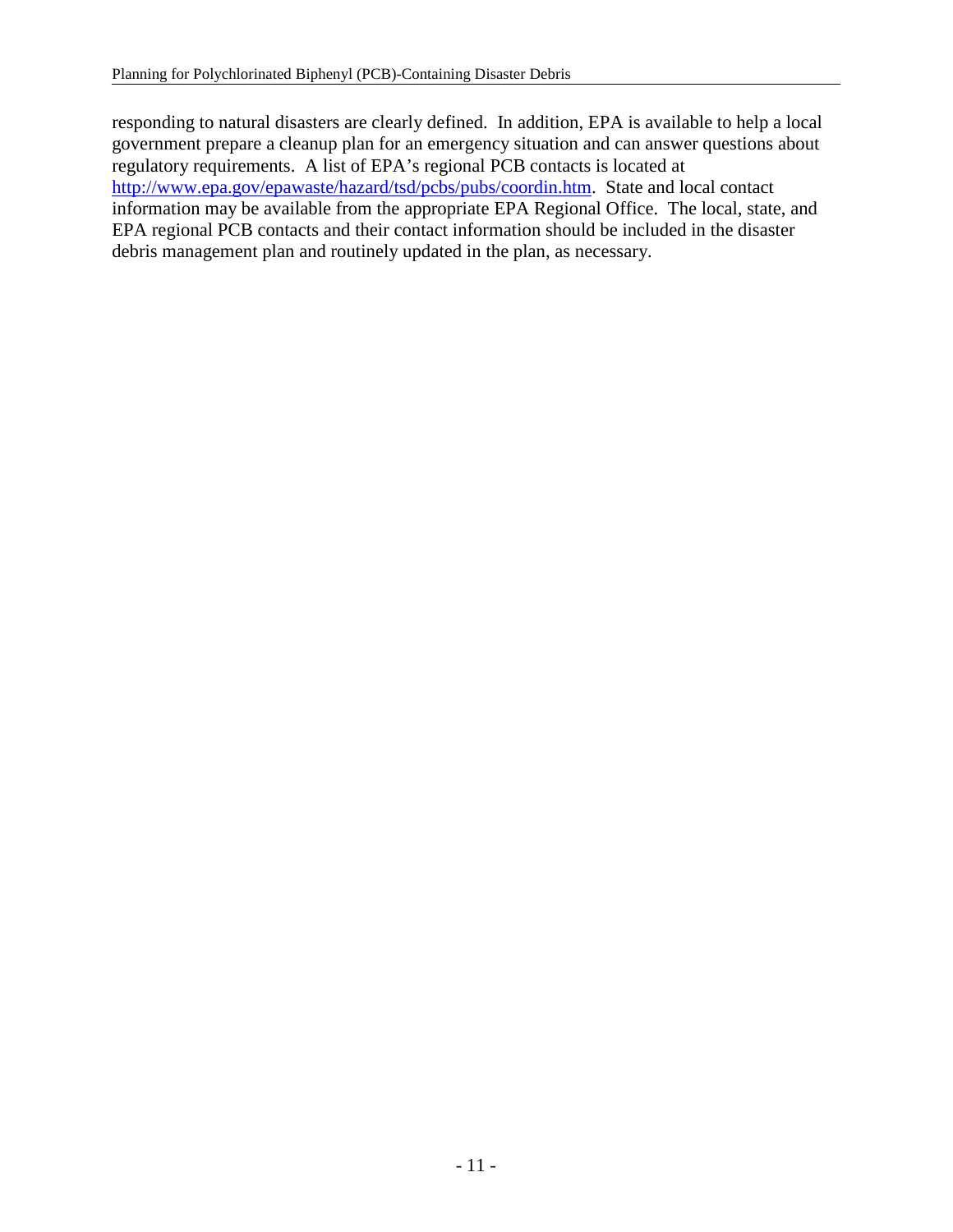#### **PCB-Containing Disaster Debris Management Planning Activities**

A disaster debris management plan may address the following activities for the management of PCB-containing disaster debris:

- Identify all applicable federal, state, and local requirements
- Document the appropriate state and EPA regional contacts and their contact information
- Present a plan to manage existing PCB-containing electrical equipment
	- $\triangleright$  Identify all PCB-containing electrical equipment in the community
		- Identify the sources of all PCB-containing electrical equipment
		- Document the exact locations of PCB-containing electrical equipment
		- Identify the owner(s)/operator(s) of the PCB-containing electrical equipment
		- Document the contact information of the entity(ies) responsible for the equipment
		- Determine the concentrations of PCBs in the identified equipment
	- $\triangleright$  Create a plan for replacing or retrofilling existing PCB-containing electrical equipment
	- $\triangleright$  Review and revise, as needed, the disaster debris management plan annually to reflect changes, including those resulting from replacing or retrofilling PCB-containing electrical equipment
	- $\triangleright$  Exercise the plan to become familiar with it and determine if the plan is clear and useful
- Plan for a natural disaster
	- $\triangleright$  Prepare for the assessment, cleanup, and disposal of damaged PCB-containing electrical equipment and materials contaminated from PCB spills or other releases
		- Estimate the quantity of PCB-contaminated materials that may be generated by a natural disaster
		- Identify staging and temporary storage areas that meet regulatory requirements
		- Find alternatives to mail service for sending PCB samples to a laboratory
		- Document storage, treatment, and disposal facilities' addresses and contact information
			- Identify the PCB-contaminated materials and amounts that each authorized facility will or can accept
			- Identify alternate facilities
	- $\triangleright$  Obtain or contract for the necessary services and supplies for PCB management (e.g., pre-printed PCB labels) before a natural disaster occurs
		- Negotiate contracts with contractors for the cleanup and transportation of PCBcontaminated materials
		- Negotiate contracts with authorized facilities for the storage, treatment, and disposal of PCB-contaminated materials
		- Obtain or negotiate contracts for the necessary equipment and supplies for proper cleanup and handling of PCB-contaminated materials
			- Identify how backup equipment and supplies will be obtained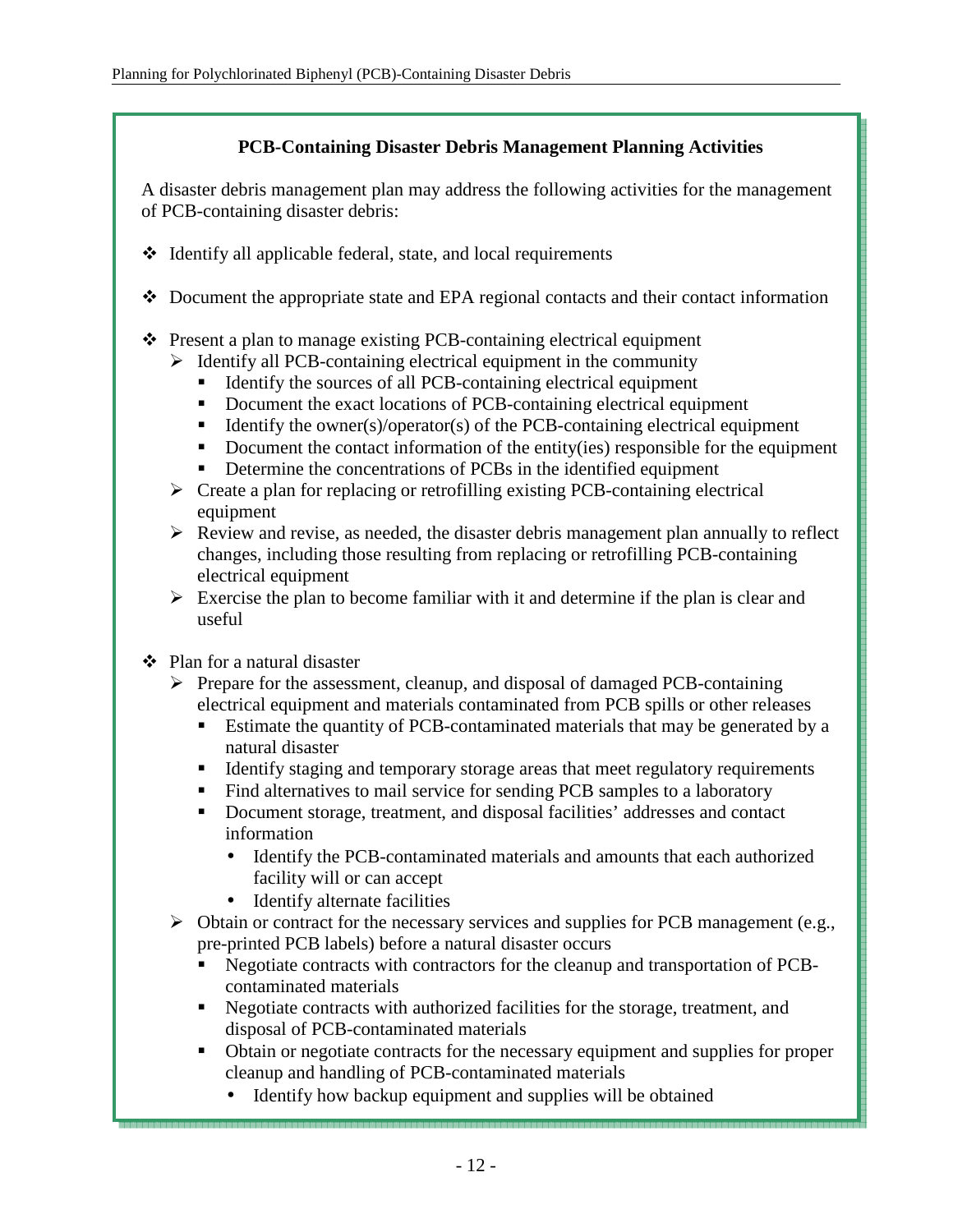## **II. Managing Common PCB-Containing Disaster Debris under TSCA**

 A natural disaster may generate PCB-containing debris that needs to be assessed, cleaned up, and disposed of during the response. The most common forms of PCB-containing disaster debris likely to be generated by a natural disaster are: 1) damaged (e.g., leaking) PCB-containing electrical equipment that was in use or stored for reuse before the natural disaster; and 2) materials (e.g., soil, concrete, vegetation, building materials, utility poles) contaminated by spills or other environmental releases of liquid PCBs from PCB-containing electrical equipment during and following the natural disaster. Just as a community's planning and preparation can assist a response to a natural disaster, emergency responders and anyone else responsible for managing PCB-containing disaster debris in emergency situations can facilitate a response by familiarizing themselves with how TSCA applies to this debris. This section describes how TSCA regulations apply to these most common forms of PCB-containing disaster debris.<sup>16</sup>

#### **Damaged PCB-Containing Electrical Equipment:**

Damaged PCB-containing electrical equipment may be repaired or disposed of in accordance with the following regulations:

- Use/reuse of equipment Damaged PCB-containing electrical equipment may be repaired if the owner wants to use or reuse it. The regulations at 40 CFR 761 subpart B address the repair, use, distribution in commerce for use, and storage for reuse of equipment that is usable, repairable, and desired for use or reuse.
- Disposal of removed liquids Liquid PCBs that are not used in accordance with 40 CFR 761 subpart B are regulated for disposal in accordance with 40 CFR 761.60(a).
- Disposal of equipment If the electrical equipment is no longer usable or repairable or if the owner of the equipment wants to dispose of the equipment, then the equipment may be disposed of in accordance with 40 CFR 761.60(b). There are provisions for temporary storage for 30 days or less at 40 CFR 761.65(c)(1).

http://www.epa.gov/compliance/resources/policies/civil/rcra/noactionass-mem.pdf *and* Steven A. Herman, *Processing Requests for Use of Enforcement Discretion* (March 3, 1995) at http://www.epa.gov/compliance/resources/policies/civil/io/proreq-hermn-mem.pdf.

<sup>&</sup>lt;u>.</u> <sup>16</sup> Actions prohibited by the TSCA PCB regulations generally continue to be a violation of federal law in an emergency situation caused by a natural disaster. In unusual circumstances, however, it may be possible to obtain a grant of enforcement discretion for a particular violation during a specified time span. Generally, there are two situations where enforcement discretion may be granted: 1) where it is expressly provided for by an applicable statute; and 2) in extremely unusual circumstances where an assurance is clearly necessary to serve the public interest *and* which no other mechanism can address adequately. EPA has a general policy against giving definitive assurances, outside the context of a formal enforcement proceeding, that it will not proceed with an enforcement response for a specific violation of an environmental protection statute, regulation, or legal requirement. This was formalized in 1984 following Agency-wide review and comment and reaffirmed in 1995. *See* Courtney M. Price, *Policy Against "No Action" Assurances* (Nov. 16, 1984) at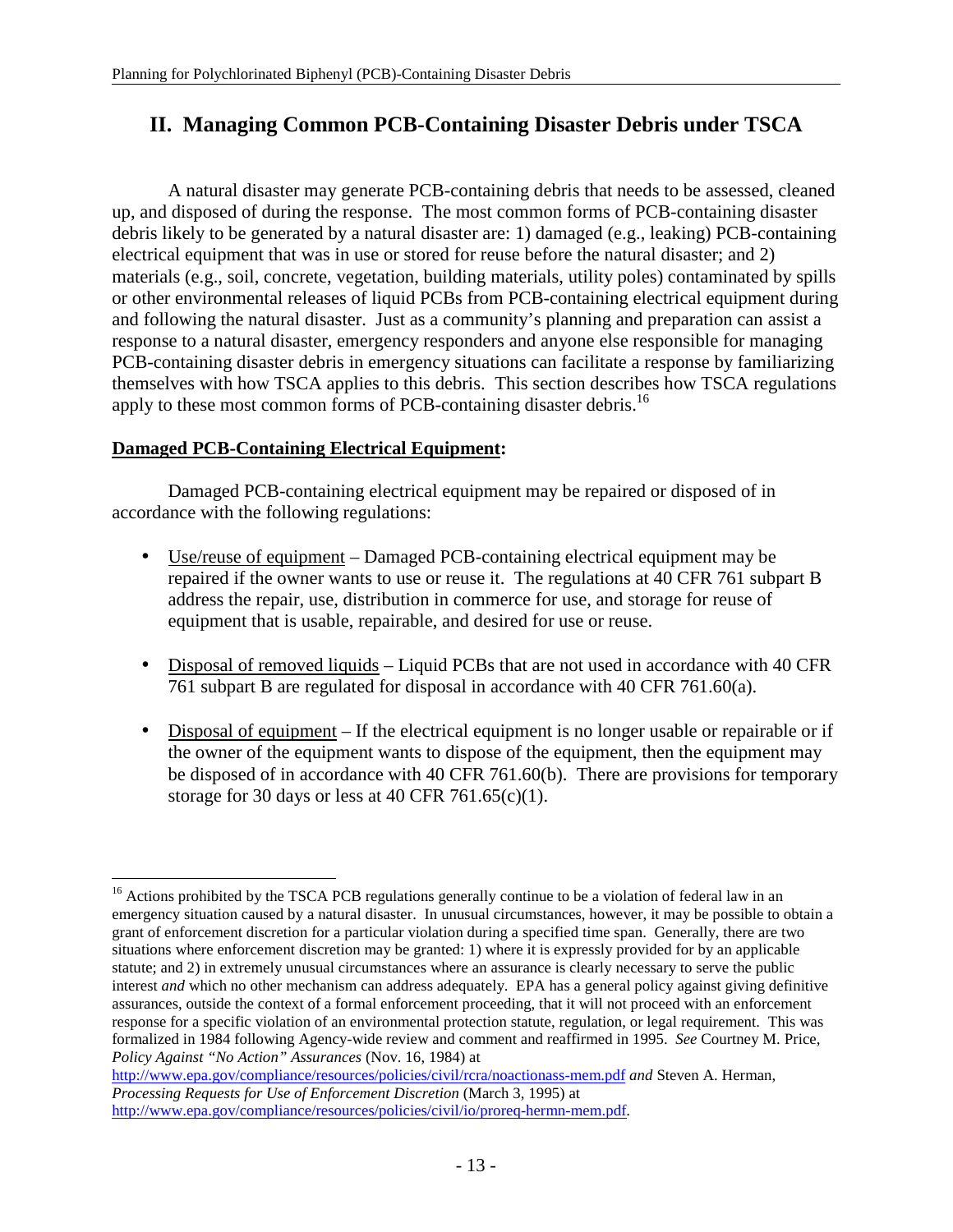#### **Materials Contaminated from PCB Spills or Other Environmental Releases:**

The TSCA PCB regulations and policy statements offer several basic approaches for the cleanup and disposal of contaminated material (e.g., soil, concrete) resulting from PCB spills or other releases into the environment, which can be used during a response to a natural disaster.<sup>17</sup> Three of these approaches are regulatory and are found in 40 CFR 761.61. The fourth approach is under EPA's "PCB Spill Cleanup Policy," which is an enforcement policy codified in 40 CFR 761 subpart G. With regard to the regulatory approaches, the self-implementing on-site cleanup and disposal of PCB remediation waste approach at 40 CFR 761.61(a) (self-implementing approach) and the risk-based disposal approval approach at 40 CFR 761.61(c) (risk-based approach) address both cleanup and disposal; however, the performance-based disposal approach at 40 CFR 761.61(b) (performance-based approach) addresses only disposal.<sup>18</sup> The most appropriate approach for cleaning up and disposing of the PCB-contaminated materials depends upon the particular conditions at the PCB release site(s).

This section will summarize these approaches and describe some of the factors to consider when evaluating which of TSCA's approaches might be appropriate in cleaning up a PCB spill or other release and disposing of the PCB-contaminated material. Information on how RCRA and CERCLA may apply to PCB spills or other releases can be found in Appendix B of this document. Emergency responders should consult the regulations for further detail about the requirements to determine how these requirements apply to a particular spill or other release. EPA Regional Offices also are available to provide information and assistance to emergency responders. Contact the EPA Region in which the release occurs for guidance in cleaning up and disposing of PCB-contaminated materials. A map of EPA's Regions is located at http://www.epa.gov/aboutepa/index.html#regional. EPA's regional PCB contacts can be found on EPA's PCBs website at http://www.epa.gov/epawaste/hazard/tsd/pcbs/pubs/coordin.htm.

The basic approaches under TSCA that can be used to address unauthorized PCB releases are: 1) the PCB Spill Cleanup Policy (40 CFR 761 subpart G); 2) the self-implementing approach  $(40 \text{ CFR } 761.61(a))$ ; 3) the performance-based approach  $(40 \text{ CFR } 761.61(b))$ ; and 4) the risk-based approach (40 CFR 761.61(c)). Each of these approaches was developed under the TSCA standard that the cleanup must not pose an unreasonable risk of injury to human health or the environment. In addition, 40 CFR 761.61 makes it clear that the specific requirements for PCB remediation waste do not prohibit quick action to protect human health and the environment through the implementation of temporary emergency measures to prevent, treat, or contain further releases or mitigate migration to the environment of PCBs or PCB-contaminated materials. However, each approach differs with regard to its sampling, cleanup, and disposal requirements, thereby offering a range of options. The decision of which approach to apply depends upon site characteristics, land use, how much time and resources are available for

<u>.</u>

<sup>&</sup>lt;sup>17</sup> Although this section focuses on the disposal of contaminated materials resulting from PCB spills or other environmental releases, some materials contaminated by PCB spills or other releases may be reused if properly decontaminated in accordance with 40 CFR 761.79.

 $18/40$  CFR 761.61(b) does not address cleanup levels, and the PCB regulations provide no standard that allows any concentration of PCBs to remain on-site. However, the "PCB Question and Answer Manual" points out that PCBcontaminated materials must contain PCBs at concentrations of <1 ppm in order to be completely unregulated for disposal off-site without an approval from EPA.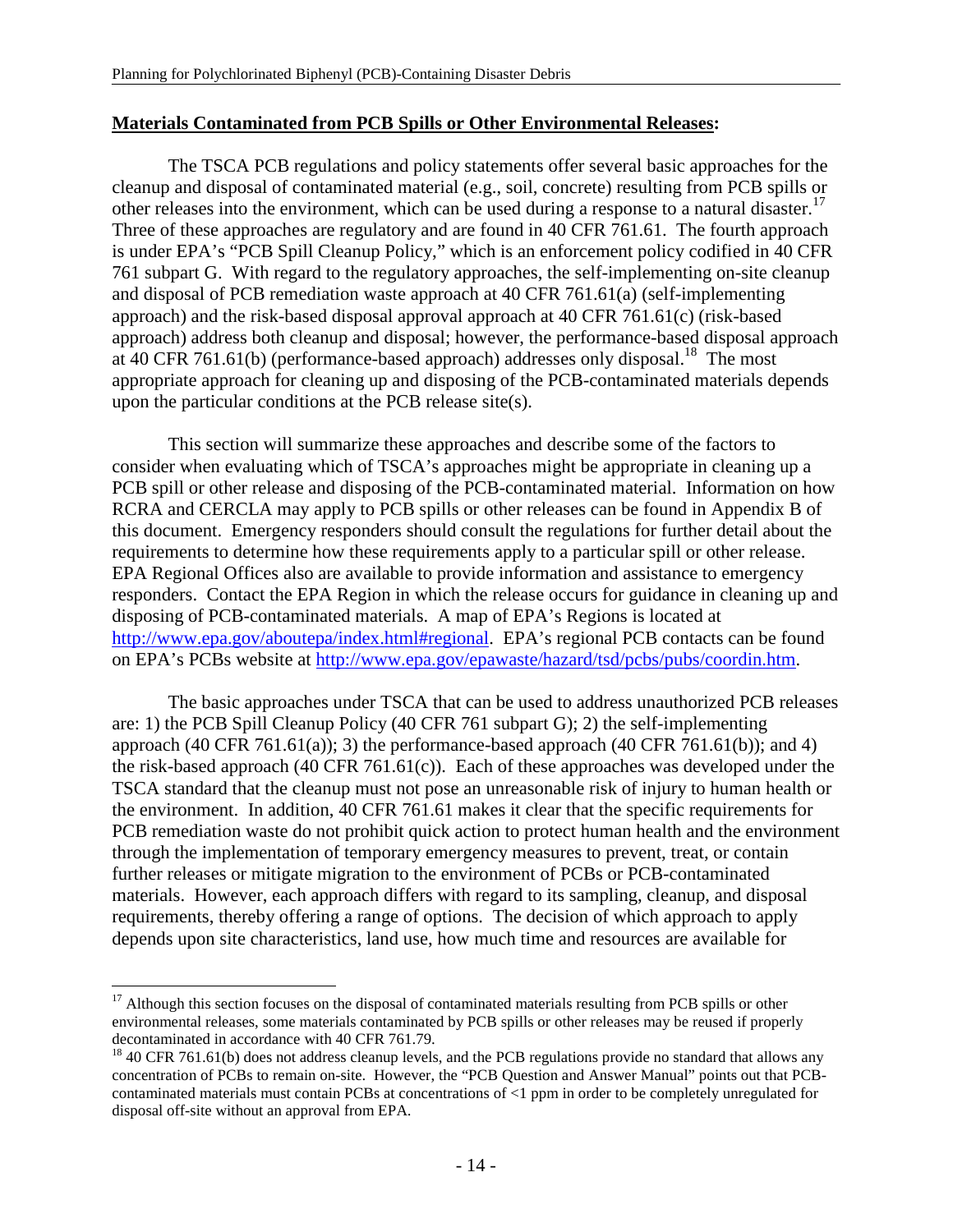cleaning up the release, and other factors. Some key features of the four basic approaches are summarized in Table 1 below.

| <b>Management</b>                                                                                                            | <b>EPA</b>                                                                                   | <b>EPA</b>       | <b>Immediate</b> |                             | <b>Cleanup</b>                 | <b>Disposal</b>                                           |
|------------------------------------------------------------------------------------------------------------------------------|----------------------------------------------------------------------------------------------|------------------|------------------|-----------------------------|--------------------------------|-----------------------------------------------------------|
| <b>Approach</b>                                                                                                              | <b>Notification</b>                                                                          | Approval         | <b>Cleanup</b>   | <b>Site Sampling</b>        | <b>Levels</b>                  | <b>Options</b>                                            |
| PCB Spill<br>Cleanup Policy<br>40 CFR 761.125                                                                                | Yes <sup>1</sup>                                                                             | N <sub>0</sub>   | Yes              | Required                    | Specified                      | Subpart D of<br><b>TSCA PCB</b><br>regulations<br>applies |
| Self-<br>implementing<br>on-site cleanup<br>and disposal of<br><b>PCB</b> remediation<br>waste<br><b>40 CFR</b><br>761.61(a) | Yes<br>(at least 30<br>days prior to<br>the date that<br>the<br>cleanup of a<br>site begins) | Yes <sup>2</sup> | N <sub>o</sub>   | Required -<br>Comprehensive | Prescribed<br>in<br>regulation | Prescribed in<br>regulation                               |
| Performance-<br>based disposal<br><b>40 CFR</b><br>761.61(b)                                                                 | N <sub>o</sub>                                                                               | N <sub>0</sub>   | Yes              | No <sup>3</sup>             | None $4$                       | Prescribed in<br>regulation                               |
| Risk-based<br>disposal<br>approval<br><b>40 CFR</b><br>761.61(c)                                                             | Yes                                                                                          | Yes              | N <sub>o</sub>   | Flexible <sup>5</sup>       | Flexible <sup>5</sup>          | Flexible <sup>5</sup>                                     |

|  | Table 1. Summary of TSCA's four basic PCB management approaches. |  |  |
|--|------------------------------------------------------------------|--|--|
|  |                                                                  |  |  |

<sup>1</sup> EPA notification is required for excluded spills (40 CFR 761.120(d)) and spills that exceed 10 pounds of PCBs by weight. EPA notification is in addition to applicable reporting requirements under the Clean Water Act and the Comprehensive Environmental Response, Compensation, and Liability Act of 1980, including the requirement under the National Contingency Plan that all

spills involving 1 pound or more by weight of PCBs must be reported to the National Response Center.<br><sup>2</sup> EPA has the opportunity to disapprove or require additional information; however, if EPA does not act within 30 days,

may be considered granted, and cleanup may proceed. See 40 CFR 761.61(a)(3)(ii).<br><sup>3</sup> Although sampling is not required, EPA encourages sampling if it is practical or possible to do so in order to confirm that a PCB concentration of <1 ppm remains.

<sup>4</sup> The PCB regulations provide no standard that allows any concentration of PCBs to remain on-site. However, soil must contain PCBs at a concentration of <1 ppm in order to be completely unregulated for disposal off-site without an approval from EPA. See *PCB Question and Answer Manual*, as of January 2009, at

http://www.epa.gov/epawaste/hazard/tsd/pcbs/pubs/guidance.htm#QandA.

 $<sup>5</sup>$  Applicant must show that the proposed activity will not pose an unreasonable risk of injury to health or the environment. A</sup> site-specific risk assessment may be required.

#### PCB Spill Cleanup Policy

 $\overline{a}$ 

The PCB Spill Cleanup Policy may be used to address small (about 20 feet in diameter or  $\text{less}^{19}$ ) spills or other releases that are less than 72 hours old. Cleanup for these releases usually must be completed within 48 hours of the discovery of the release; however, circumstances, such as adverse weather conditions, lack of access to the site due to physical impossibility, or emergency operating conditions, may extend the timeframe for the cleanup of PCB-contaminated

<sup>&</sup>lt;sup>19</sup> As stated on pages 78-79 in the "PCB Question and Answer Manual," as of January 2009, the PCB Spill Cleanup Policy Guidance Manuals (which are referenced in 40 CFR 761.130(e) and located at http://www.epa.gov/epawaste/hazard/tsd/pcbs/pubs/guidance.htm) were designed for small sites of approximately 20 feet in diameter.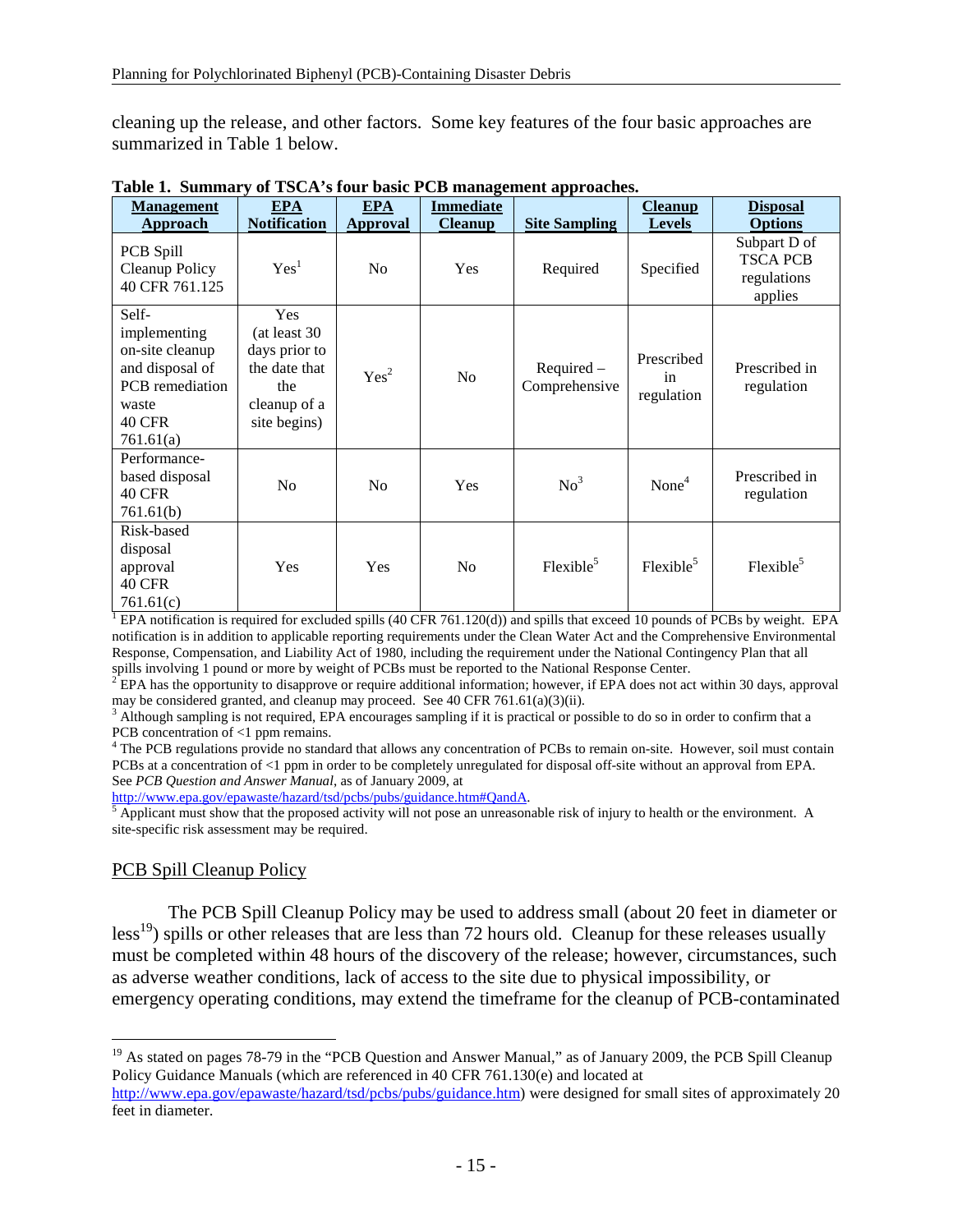materials for the duration of the adverse conditions, as long as records documenting the delay are kept. EPA recommends discussing the terms and applicability of the PCB Spill Cleanup Policy with the EPA Regional Office that has jurisdiction over the location where the spill occurred.

Pursuant to 40 CFR 761.125(a)(1), the EPA Regional Office must be notified about excluded spills and spills that exceed 10 pounds of PCBs by weight within 24 hours after their discovery. Excluded spills under the PCB Spill Cleanup Policy include spills that contaminate 1) surface waters; 2) sewers or sewage treatment systems; 3) any private or public drinking water sources or distribution systems; 4) animal grazing lands; and 5) vegetable gardens. Although the PCB Spill Cleanup Policy can still be applied generally to any of these excluded spills, the application of the policy for these excluded spills should be discussed with the appropriate EPA Regional Office. The person responsible for the spill must decontaminate and clean up the excluded spill in accordance with site-specific requirements established by the EPA Regional Office. The Regional Office also may specify any special conditions for the cleanup given that PCB releases in these excluded locations can pose the most risk to human health and the environment.

There are exceptional spill situations, such as PCB spills that pose a high degree of potential for ground water contamination, that are not excluded from the scope of the PCB Spill Cleanup Policy. These spills, however, may require more stringent cleanup levels. For these exceptional spill situations, EPA may require additional cleanup in accordance with 40 CFR 761.120(b) if it finds, based on site-specific factors, that further cleanup is necessary to prevent unreasonable risk. Please refer to the policy for more detail.

#### Self-implementing On-site Cleanup and Disposal of PCB Remediation Waste

The self-implementing approach was designed for moderately-sized sites (approximately one acre or less) where remediation activities would be likely to have low residual environmental impact. Depending upon the complexity of the site, the self-implementing approach may take some time to complete. This approach is laid out in 40 CFR 761.61(a) and contains detailed conditions and requirements on site characterization, notification, cleanup levels, disposal, cleanup verification, capping requirements, deed restrictions, and recordkeeping. The first requirement is written notification to the EPA Regional Office. EPA has 30 days to review and respond to the notification. However, the person submitting the notification may assume that it is complete and acceptable and proceed with the cleanup according to the information provided to the EPA Regional Office if the EPA Regional Office does not respond within 30 calendar days of receiving the notice. Also, this approach specifies a detailed sampling grid and requires specific information to be submitted to the appropriate Regional Administrator.

However, the self-implementing approach does contain some flexibility, which emergency responders and owners may find useful during an emergency response situation. With regard to the 30-day notification requirement, a waiver is permitted under 40 CFR 761.61(a)(3)(iii) if the person conducting the cleanup receives a separate waiver, in writing, from each of the agencies they are required to notify under 40 CFR 761.61(a)(3)(i). This approach also contains a range of disposal options for PCB-contaminated materials; for example, PCBcontaminated materials below a 50 ppm concentration may be sent to a non-TSCA facility, such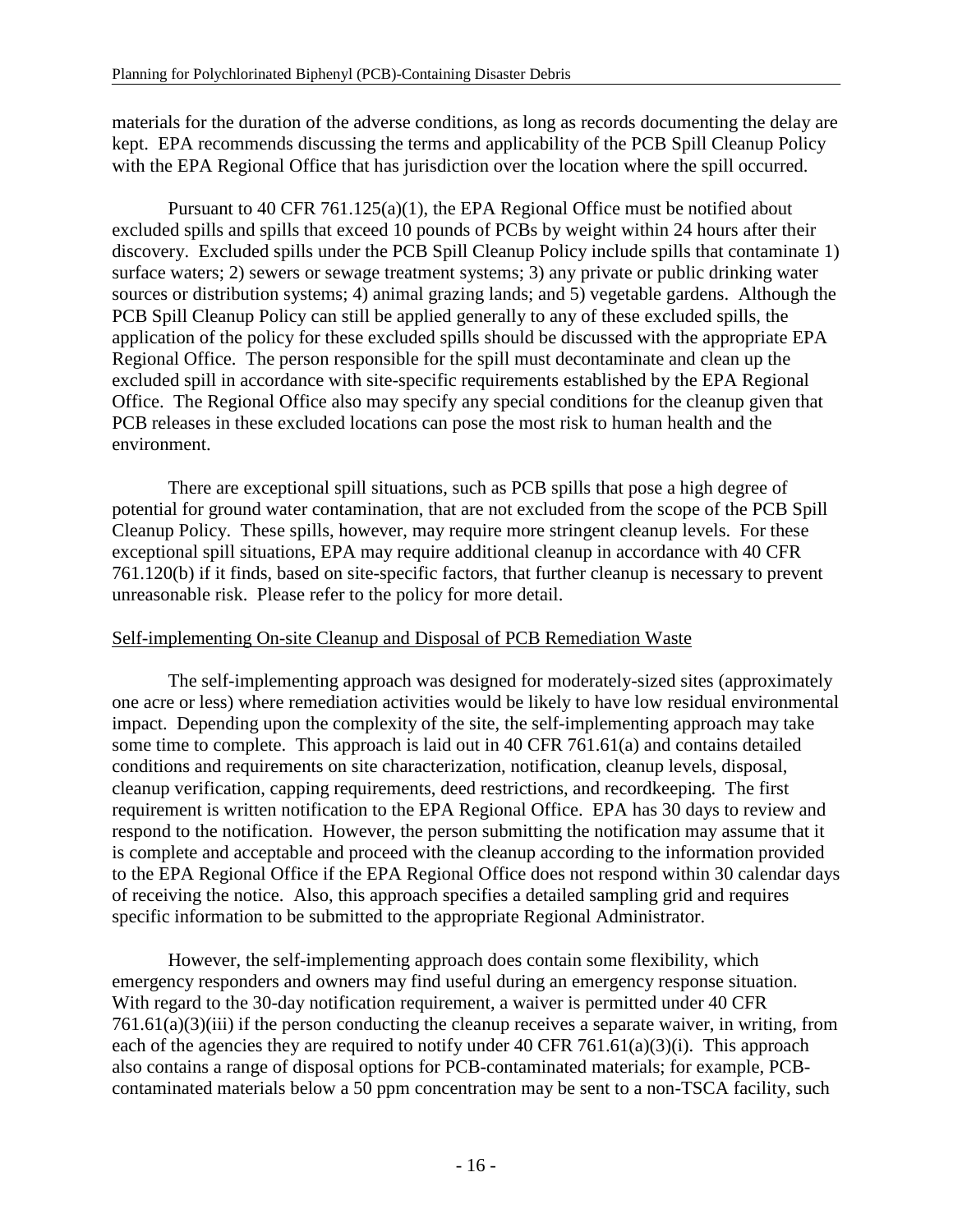as a municipal solid waste facility, in accordance with 40 CFR 761.61(a). In addition, 40 CFR 761.61 does not prohibit quick action to protect human health and the environment through the implementation of temporary emergency measures to prevent, treat, or contain further releases or mitigate migration to the environment of PCBs or PCB-contaminated materials. Emergency response situations directly resulting from natural disasters (e.g., earthquakes, hurricanes, floods, tornados, wildfires) call for quick action to protect human health and the environment. The same can be said of sudden, unexpected emergency situations, such as a transformer rupturing or exploding without warning. However, failure by the emergency responders or owners to work with EPA regional officials during the emergency situation could result in the need to redo the on-site work or to re-dispose of the waste in a legal manner. Refer to 40 CFR 761.61(a) for the complete self-implementing on-site cleanup and disposal of PCB remediation waste requirements.

Please note that there are some spill situations excluded from application of the selfimplementing approach. Pursuant to 40 CFR 761.61(a)(1)(i), the self-implementing approach may not be used to clean up: 1) surface or ground waters; 2) sediments in marine and freshwater ecosystems; 3) sewers or sewage treatment systems; 4) any private or public drinking water sources or distribution systems; 5) grazing lands; and 6) vegetable gardens.

#### Performance-based Disposal

The performance-based provision can apply to PCB remediation waste from any sized site. It may be the fastest approach to implement depending upon site conditions. It can be used to remove all PCB-contaminated materials (e.g., highly-contaminated soil as a result of a transformer spill) from a site without extensive sampling and to dispose of the materials in an approved facility. Unlike the self-implementing approach, the performance-based approach does not require notification of EPA, and EPA approval is not necessary. Cleanup can begin immediately, but the provision does not provide cleanup levels. Instead, it requires that performance-based disposal standards are met. Please note that to be completely unregulated for disposal off-site without EPA approval, PCB-contaminated materials must be <1 ppm. For more information, see the "PCB Question and Answer Manual," as of January 2009, at http://www.epa.gov/epawaste/hazard/tsd/pcbs/pubs/guidance.htm#QandA.

This approach may be the best approach for responders to take if PCB concentrations are unknown and testing is infeasible or the removal and disposal of PCB-contaminated materials are time-critical. Responders can assume that the PCB concentrations of all the contaminated material from a spill or release are equal to or greater than 500 ppm and manage this waste in an appropriate off-site treatment and/or disposal facility. However, it is important to note that there may not be any appropriate facilities located near the site, thus possibly requiring the transportation of the waste over large distances. See the regulations for more details about this approach.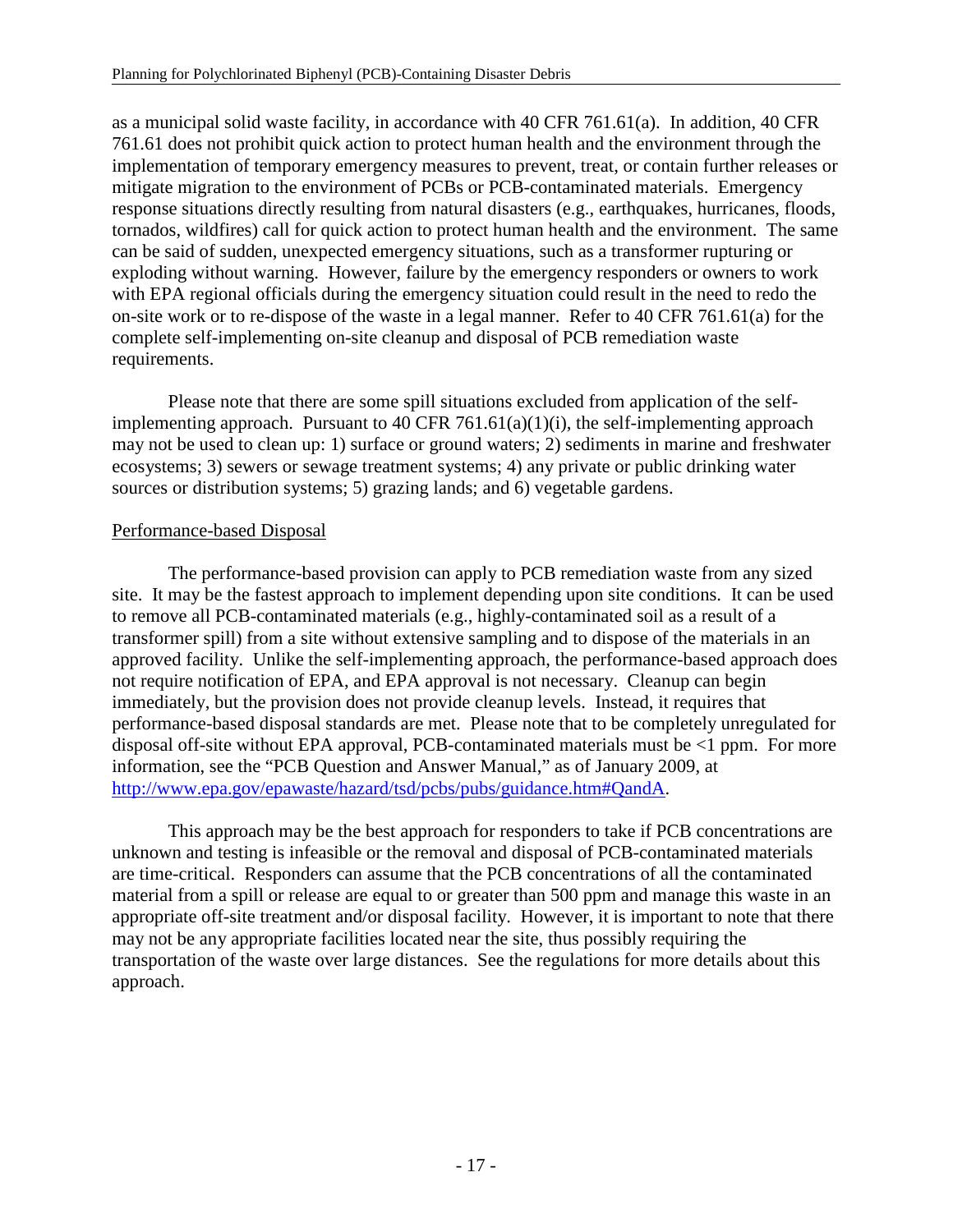#### Risk-based Disposal Approval

Another option for cleaning up any sized PCB spill or release is the risk-based approach, which may provide the greatest flexibility during emergency situations by allowing the sampling, cleanup, storage, and disposal options to be customized to the particular site conditions. This potential for flexibility may make the risk-based approach the best approach to take when a site's assessment or cleanup is complicated as a result of the emergency situation. To clean up a site under this approach, an application to EPA is required and must contain information described in the notification requirement under 40 CFR 761.61(a)(3). EPA reviews applications on a caseby-case basis and must issue a written decision finding that the proposed method will not pose an unreasonable risk of injury to health or the environment. This EPA notification and approval are necessary before the cleanup process can begin. As with the self-implementing approach, temporary emergency measures to prevent, treat, or contain further releases or mitigate migration to the environment of PCBs or PCB-contaminated materials may be implemented during the emergency situation without EPA's prior written approval in order to limit the spread of contamination. However, failure by the emergency responders or owners to work with EPA regional officials during the emergency situation could result in the need to redo the on-site work or to re-dispose of the waste in a legal manner. Refer to 40 CFR 761.61(c) for the complete riskbased disposal requirements.

In some cases, the requirements under the self-implementing approach may serve as a good template for an application under the risk-based approach, but the applicant must show that all proposed variations from these requirements will not pose an unreasonable risk of injury to health or the environment. Some of the requirements under the self-implementing approach could be modified to accommodate an emergency cleanup under the risk-based approach more easily than others. EPA encourages emergency responders to contact EPA regional staff as they can provide assistance in developing a customized risk-based approach. The following are possible modifications of the requirements under the self-implementing approach that EPA may be able to approve through the risk-based approval process on a case-by-case basis, contingent upon a finding of no unreasonable risk:

- (a) variation of characterization and confirmatory sampling and use of field test kits;
- (b) extended storage time and temporary storage/holding/staging conditions;
- (c) allowing the use of temporary alternate on-site storage containers;
- (d) expedited notification and approval of cleanup plan changes;
- (e) prioritization of cleanup (triage) and postponement of decisions or actions on disposal;
- (f) expedition or rescission of the application/notification process; and
- (g) expedition of the approval process.

However, more significant modifications will likely entail a more rigorous analysis in order for EPA to make the required unreasonable risk finding.

It may take some time for EPA to complete the approval process for the risk-based approach, although in some cases the approval process can be significantly shortened by the utilization of pre-existing risk-assessments or risk-determinations that are applicable to the situation. To start the approval process as soon as possible, an emergency responder should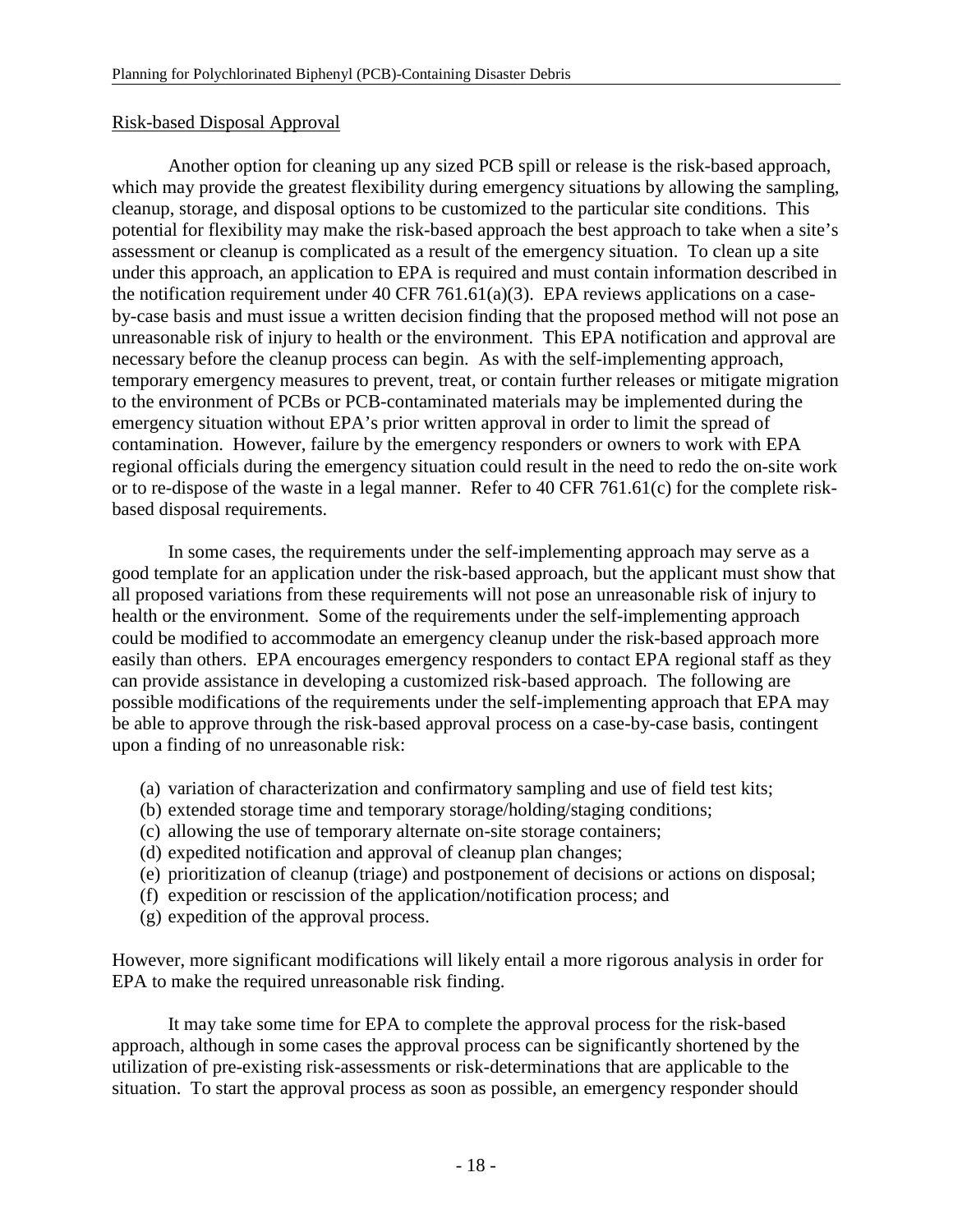know who the appropriate EPA contact person is and have his or her contact information readily available before a natural disaster occurs. The authority to issue a site-specific risk-based approval has been delegated to the Regional Administrator of the EPA Region where the site is located if the approval is for a location within a single Region. The authority within the Region to grant this type of approval may be redelegated down to lower level officials; actual redelegation may vary among the Regions. If the cleanup and/or disposal activity will occur in more than one Region, then the authority to issue a risk-based approval resides with EPA Headquarters. EPA also recommends that the approval process is known and understood beforehand. Contact the appropriate EPA Regional Office (http://www.epa.gov/epawaste/hazard/tsd/pcbs/pubs/coordin.htm) or EPA Headquarters (http://www.epa.gov/epawaste/hazard/tsd/pcbs/pubs/contactus.htm) for more information and assistance with the approval process. In addition, refer to the regulations for specific requirements regarding the risk-based approach.

#### **Available Resources for Emergency Responders:**

Table 2 below briefly summarizes the different PCB releases that could occur in a disaster scenario and the basic approaches for response, as derived from the regulations and applicable guidance and policy statements as described above. The EPA Region in which the release occurs can assist emergency responders with the decision of which approach better suits a particular site given its characteristics. The EPA Regional Office can work with emergency responders and the owner(s) of the PCB-containing electrical equipment to choose the most appropriate approach for cleaning up a PCB spill or other release and then assist in the implementation of that approach. Whichever approach is selected, EPA regional staff are available for answering questions and providing assistance to emergency responders during an emergency situation.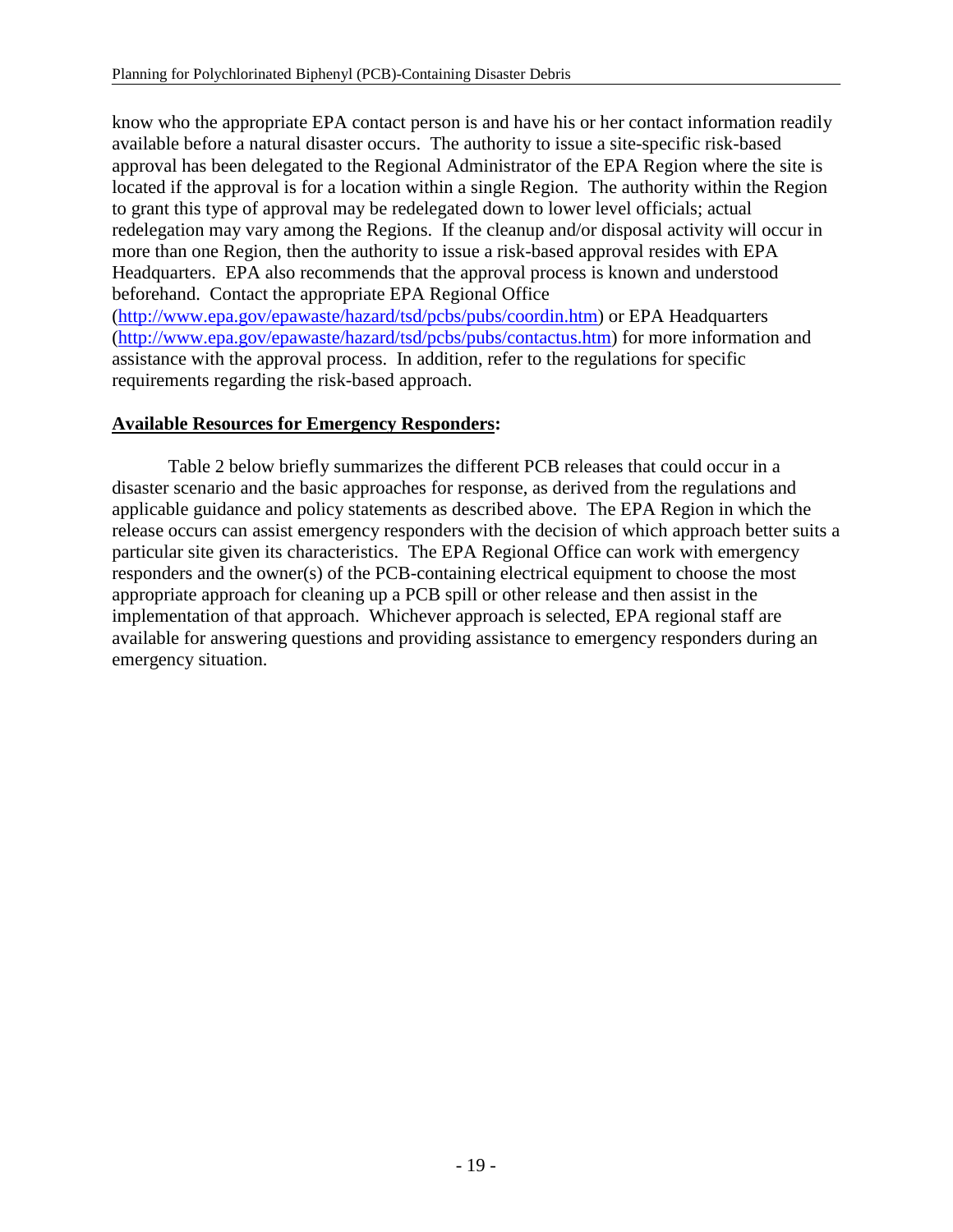| <b>If a Release Contaminates</b>                                            | In an Area                           | <b>Then Consider the</b>                                                                                                |  |  |
|-----------------------------------------------------------------------------|--------------------------------------|-------------------------------------------------------------------------------------------------------------------------|--|--|
|                                                                             |                                      | PCB Spill Cleanup Policy (40 CFR 761 subpart G); <sup>2</sup> or                                                        |  |  |
| Ground water (that is not a<br>drinking water source), $1$<br><sub>or</sub> | About 20 feet in<br>diameter or less | Performance-based disposal approach (40 CFR 761.61(b)); or                                                              |  |  |
|                                                                             |                                      | Risk-based disposal approval approach (40 CFR 761.61(c)).                                                               |  |  |
| Sediments in marine and<br>freshwater ecosystems                            | Larger than 20<br>feet in diameter   | Performance-based disposal approach (40 CFR 761.61(b)); or<br>Risk-based disposal approval approach (40 CFR 761.61(c)). |  |  |
| Surface waters, $3$ or                                                      |                                      |                                                                                                                         |  |  |
|                                                                             |                                      |                                                                                                                         |  |  |
| Sewers or sewage treatment<br>systems, $3$ or                               |                                      |                                                                                                                         |  |  |
|                                                                             |                                      | Performance-based disposal approach (40 CFR 761.61(b)); or                                                              |  |  |
| Any private or public<br>drinking water sources or                          | Of any size                          |                                                                                                                         |  |  |
| distribution systems, $3$ or                                                |                                      | Risk-based disposal approval approach (40 CFR 761.61(c)).                                                               |  |  |
|                                                                             |                                      |                                                                                                                         |  |  |
| Animal grazing lands, $3$ or                                                |                                      |                                                                                                                         |  |  |
| Vegetable gardens <sup>3</sup>                                              |                                      |                                                                                                                         |  |  |
|                                                                             |                                      | PCB Spill Cleanup Policy (40 CFR 761 subpart G); <sup>2</sup> or                                                        |  |  |
|                                                                             | About 20 feet in<br>diameter or less | Self-implementing on-site cleanup and disposal of PCB<br>remediation waste approach (40 CFR 761.61(a)); or              |  |  |
|                                                                             |                                      | Performance-based disposal approach (40 CFR 761.61(b)); or                                                              |  |  |
|                                                                             |                                      | Risk-based disposal approval approach (40 CFR 761.61(c)).                                                               |  |  |
| All other areas <sup>4</sup>                                                |                                      | Self-implementing on-site cleanup and disposal of PCB                                                                   |  |  |
|                                                                             | About one acre                       | remediation waste approach $(40 \text{ CFR } 761.61(a))$ ; or                                                           |  |  |
|                                                                             | in size (a                           |                                                                                                                         |  |  |
|                                                                             | moderately sized<br>site)            | Performance-based disposal approach (40 CFR 761.61(b)); or                                                              |  |  |
|                                                                             |                                      | Risk-based disposal approval approach (40 CFR 761.61(c)).                                                               |  |  |
|                                                                             |                                      | Performance-based disposal approach (40 CFR 761.61(b)); or                                                              |  |  |
|                                                                             | Of any other size                    |                                                                                                                         |  |  |
|                                                                             |                                      | Risk-based disposal approval approach (40 CFR 761.61(c)).                                                               |  |  |

|  |  |  | Table 2. TSCA's basic PCB management approaches for different PCB releases. |
|--|--|--|-----------------------------------------------------------------------------|
|--|--|--|-----------------------------------------------------------------------------|

<sup>1</sup> Although certain spill situations, including PCB spills that pose a high degree of potential for ground water contamination, have not been excluded from the scope of the PCB Spill Cleanup Policy (40 CFR 761 subpart G), EPA may require additional cleanup for such spills if it finds, based on site-specific factors, that further cleanup is necessary to prevent unreasonable risk. See 40 CFR 761.120(b).

<sup>2</sup>The PCB Spill Cleanup Policy (40 CFR 761 subpart G) should only be applied to releases that are less than 72 hours old. For releases that occurred more than 72 hours ago, one of the other approaches should be applied.

<sup>3</sup> The PCB Spill Cleanup Policy (40 CFR 761 subpart G) may be used to clean up these spill situations if EPA is notified and all other requirements are met, including that the release is less than 72 hours old.

4 Instead of being disposed of, certain PCB-contaminated materials may be decontaminated for reuse. See 40 CFR 761.79. NOTE: The self-implementing on-site cleanup and disposal of PCB remediation waste approach (40 CFR 761.61(a)), the performance-based disposal approach (40 CFR 761.61(b)), and the risk-based disposal approval approach (40 CFR 761.61(c)) apply to PCB remediation waste (defined in 40 CFR 761.3). The PCB Spill Cleanup Policy (40 CFR 761 subpart G) applies to the release of materials containing PCBs at concentrations of 50 ppm or greater.

Emergency responders and anyone else responsible for managing PCB-containing disaster debris in emergency situations may receive assistance from the state, local, or tribal government with jurisdiction over the spill or other environmental release. For example,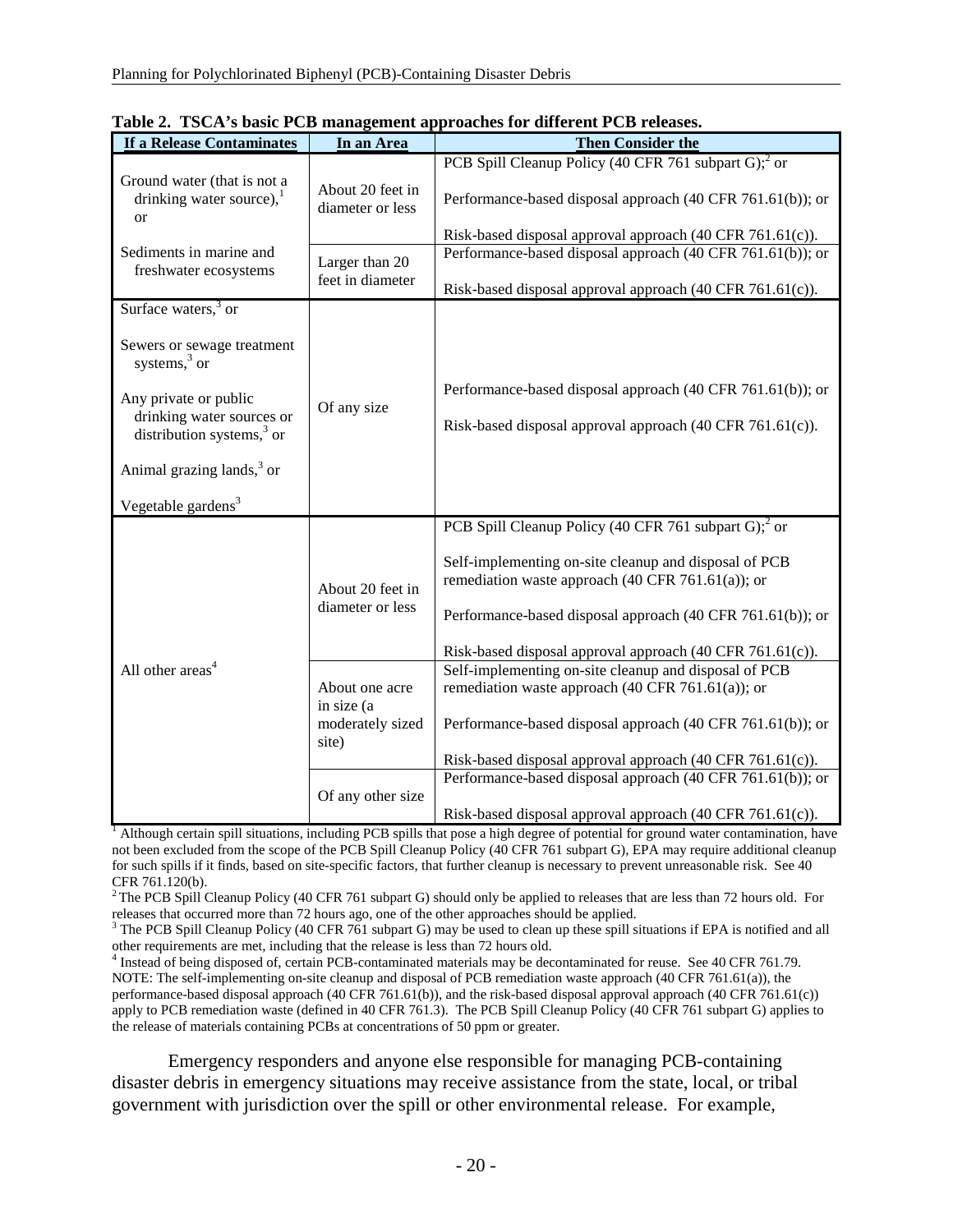emergency responders should find out, if they do not already know, whether the local government has a disaster debris management plan, as it may contain valuable information about the PCBs in the community. A local government's disaster debris management plan consists of its procedures and guidelines for managing disaster debris. For example, with respect to PCBcontaining disaster debris, it may include information on the PCB concentrations and locations of PCB-containing electrical equipment, staging and temporary storage areas, and TSCA-approved storage, treatment, and disposal facilities. The information on PCBs in a disaster debris management plan could help save time and resources during an emergency response. In addition, the state, local, or tribal government may already have contracts in place with PCB transporters and storage, treatment, and disposal facilities that may be available to emergency responders for the management of PCB-containing disaster debris, facilitating the response.

All PCB cleanup and disposal actions must be consistent with legal obligations and be carefully considered. Appendix C lists some helpful resources. It is important to keep documentation of the decisions and findings made, as well as actions taken in accordance with the regulations. For all EPA decisions and findings, the agency should document the basis for its decisions and findings and retain the records and supporting materials. Appropriate documentation may include e-mails, written correspondence, and phone call logs. The ultimate goal of all actions is the cleanup and disposal of PCB-containing disaster debris in a manner that will not pose an unreasonable risk of injury to human health or the environment.

## **Conclusion**

While it is important and necessary to act quickly in an emergency situation caused by a natural disaster, it is also essential to comply with all applicable federal, state, local, and tribal requirements. It is important to plan and develop a comprehensive disaster debris management plan. A comprehensive disaster debris management plan is designed to assist emergency responders tasked with cleaning up PCB spills and other environmental releases and help ensure that personnel are familiar with applicable federal, state, local, and tribal requirements. In addition, by planning for natural disasters, the local government can identify opportunities to mitigate potential risks to the community from PCB spills or other environmental releases prior to any emergency situation. A disaster debris management plan should be developed in a way that would help facilitate the emergency response.

Furthermore, all planning activities for and responses to PCB spills or other environmental releases caused by natural disasters should fit within the framework established by the Department of Homeland Security's "National Incident Management System" and "National Response Framework." These documents can be found at http://www.fema.gov/emergency/nims/index.shtm and http://www.fema.gov/emergency/nrf/mainindex.htm, respectively. As noted, PCB planning and emergency management activities should be carried out in accordance with FEMA's "Public Assistance: Debris Management Guide (FEMA 325)" and EPA's "Planning for Natural Disaster Debris Guidance." Acting within the frameworks established by these documents will help ensure that the management of PCB-containing disaster debris in emergency situations caused by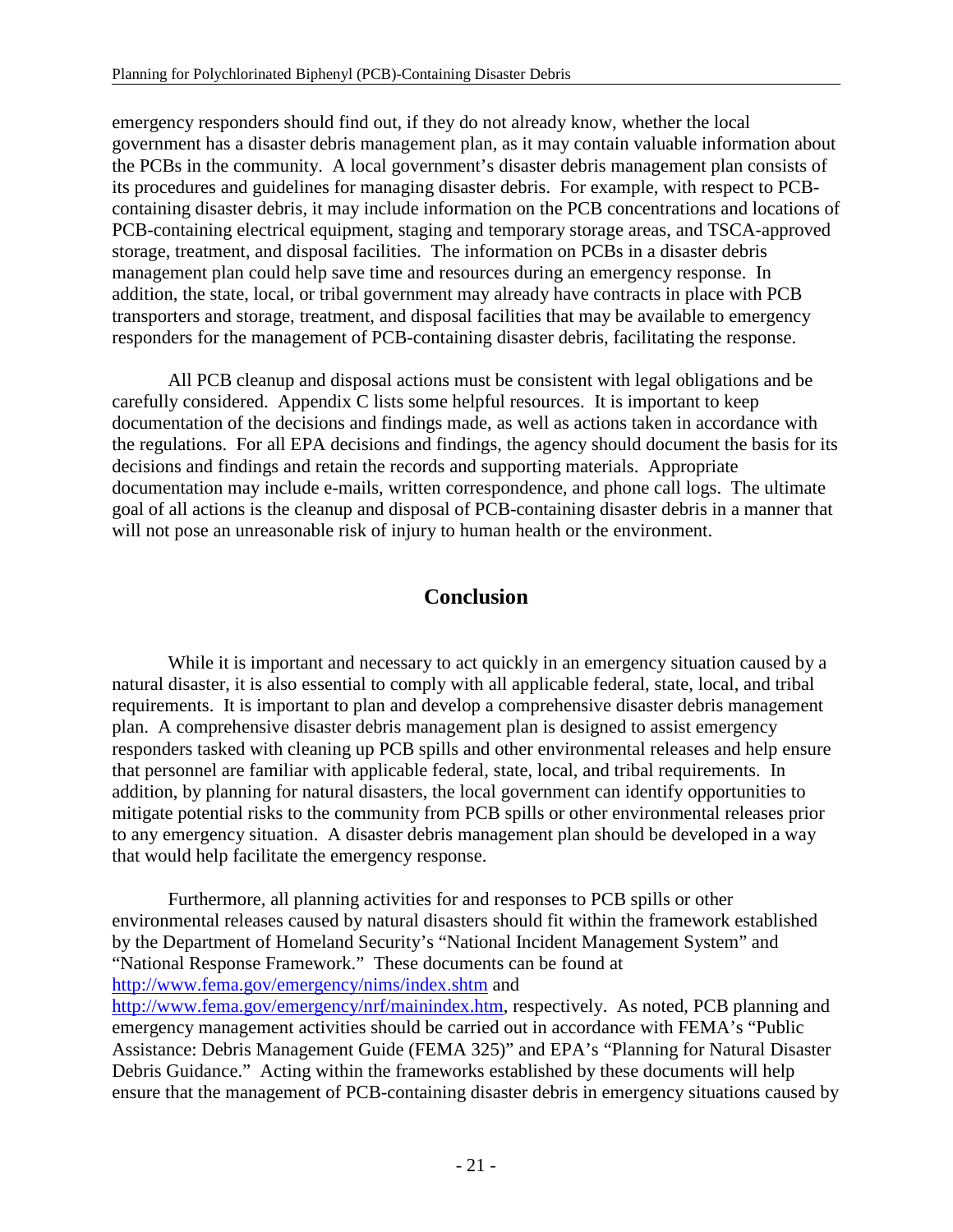natural disasters is coordinated with other response activities and does not pose an unreasonable risk of injury to health or the environment.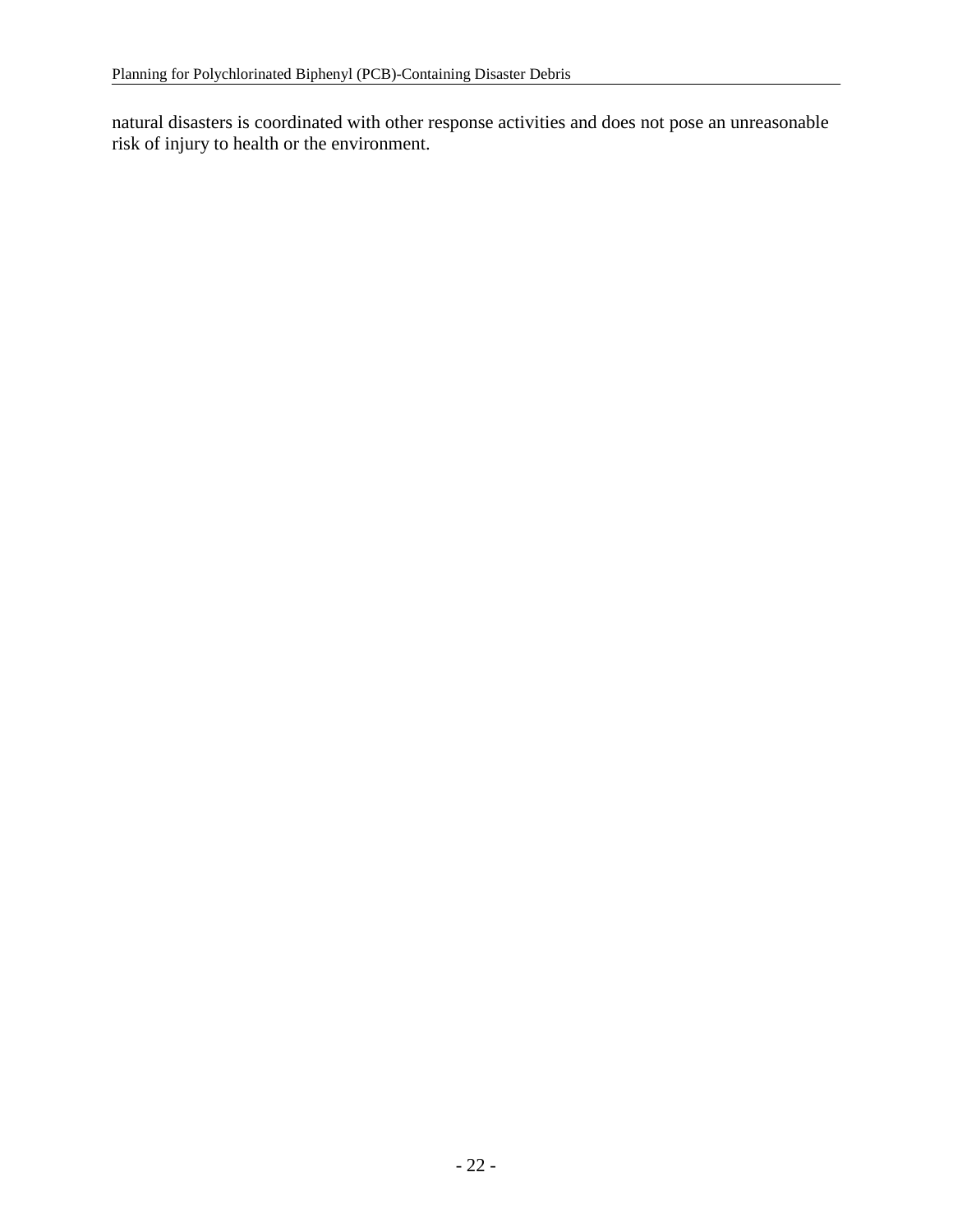## **Appendix A: Diagrams on Managing PCB-Containing Disaster Debris**

These quick reference diagrams are intended to help emergency responders manage PCBcontaining disaster debris by outlining applicable sections of the PCB regulations. The disposal of transformers, the disposal requirements of 40 CFR 761.60, site cleanup under the self-implementing approach of 40 CFR 761.61(a), and PCB cleanup under the performance-based disposal approach of 40 CFR 761.61(b) are described below. The diagrams only summarize these regulations; refer to the regulations for the complete requirements.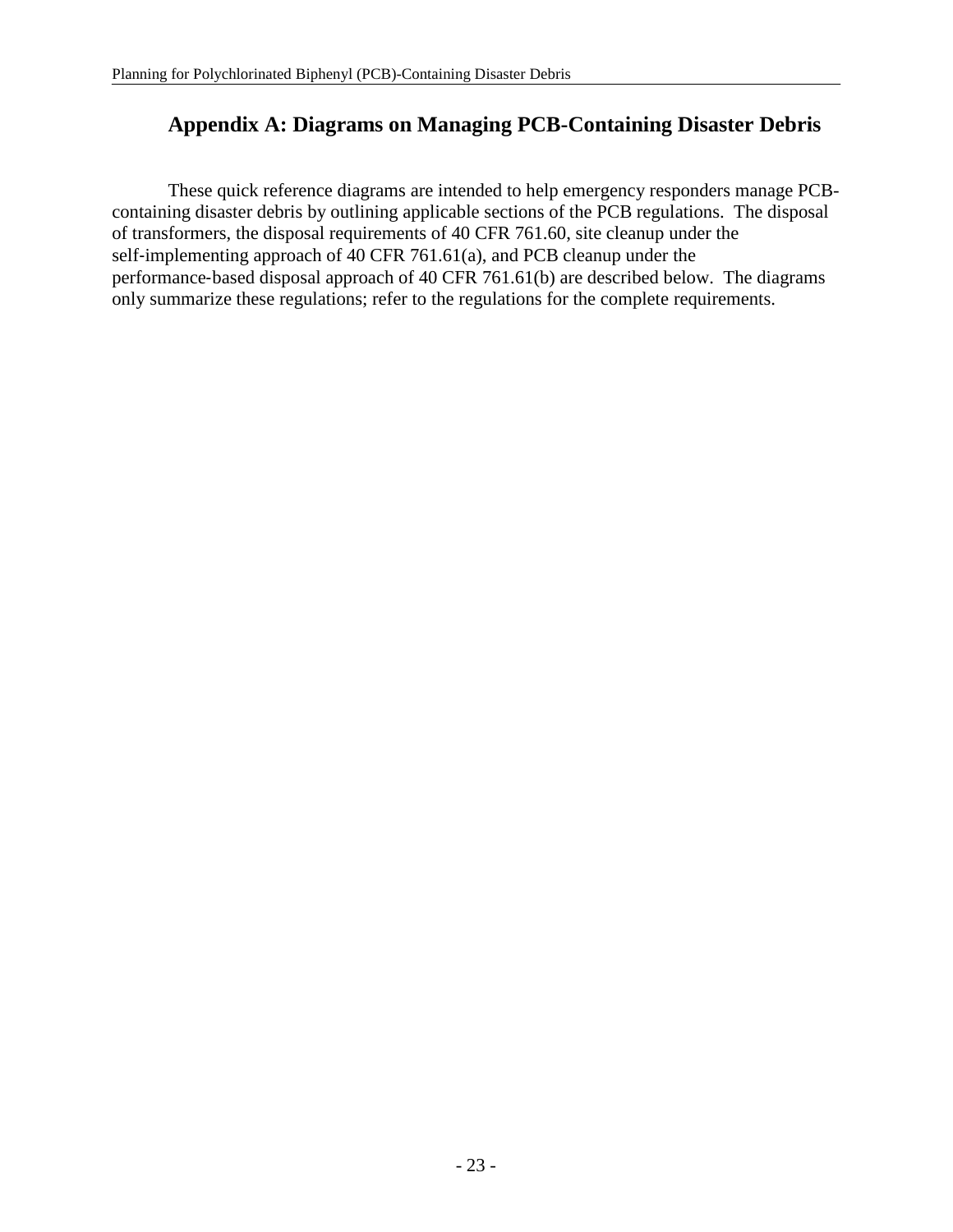## **Disposal of Transformers\***



\*This is only intended to be a summary of the regulations. Refer to the regulations for the complete requirements.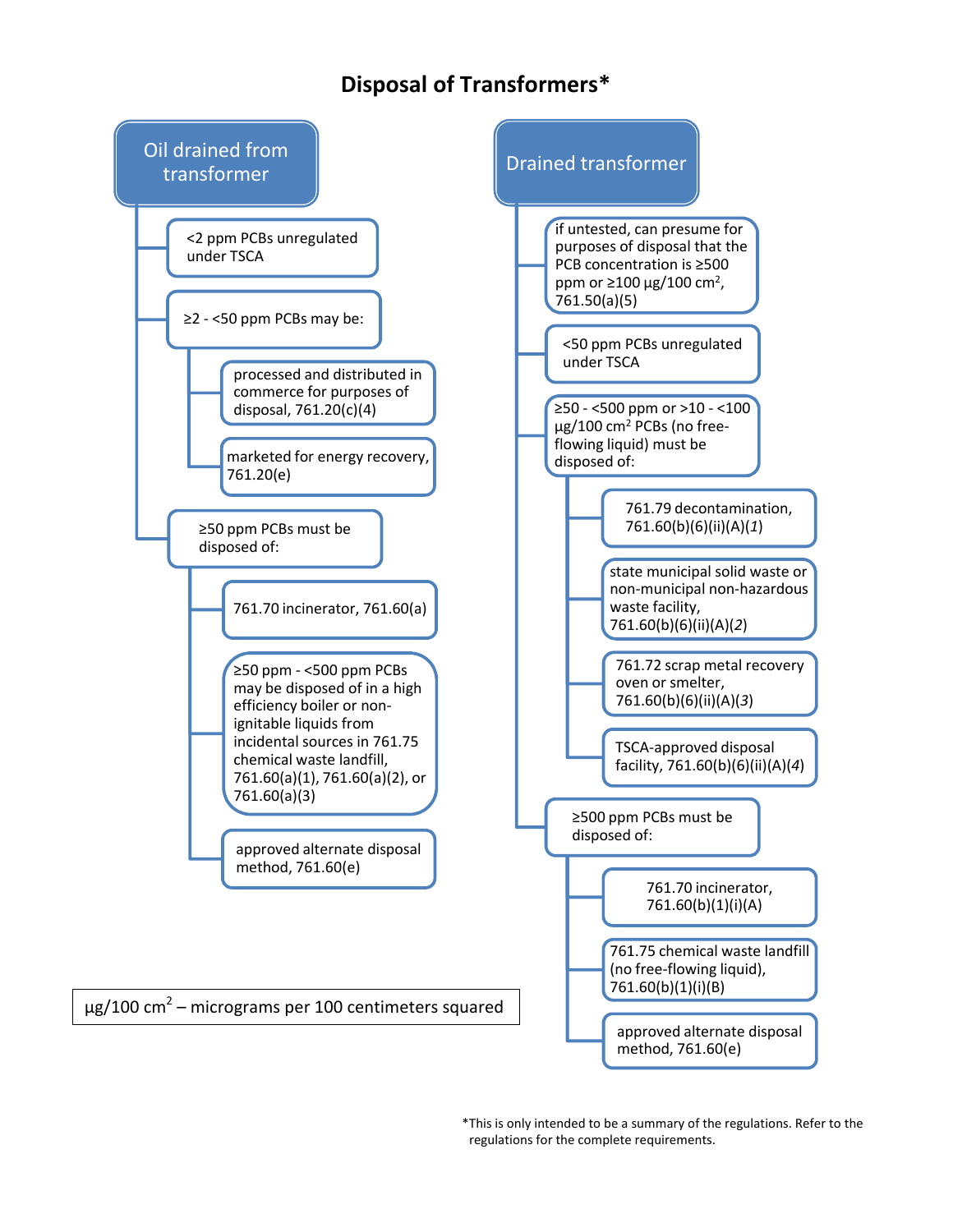## **Disposal Requirements, 40 CFR 761.60\***

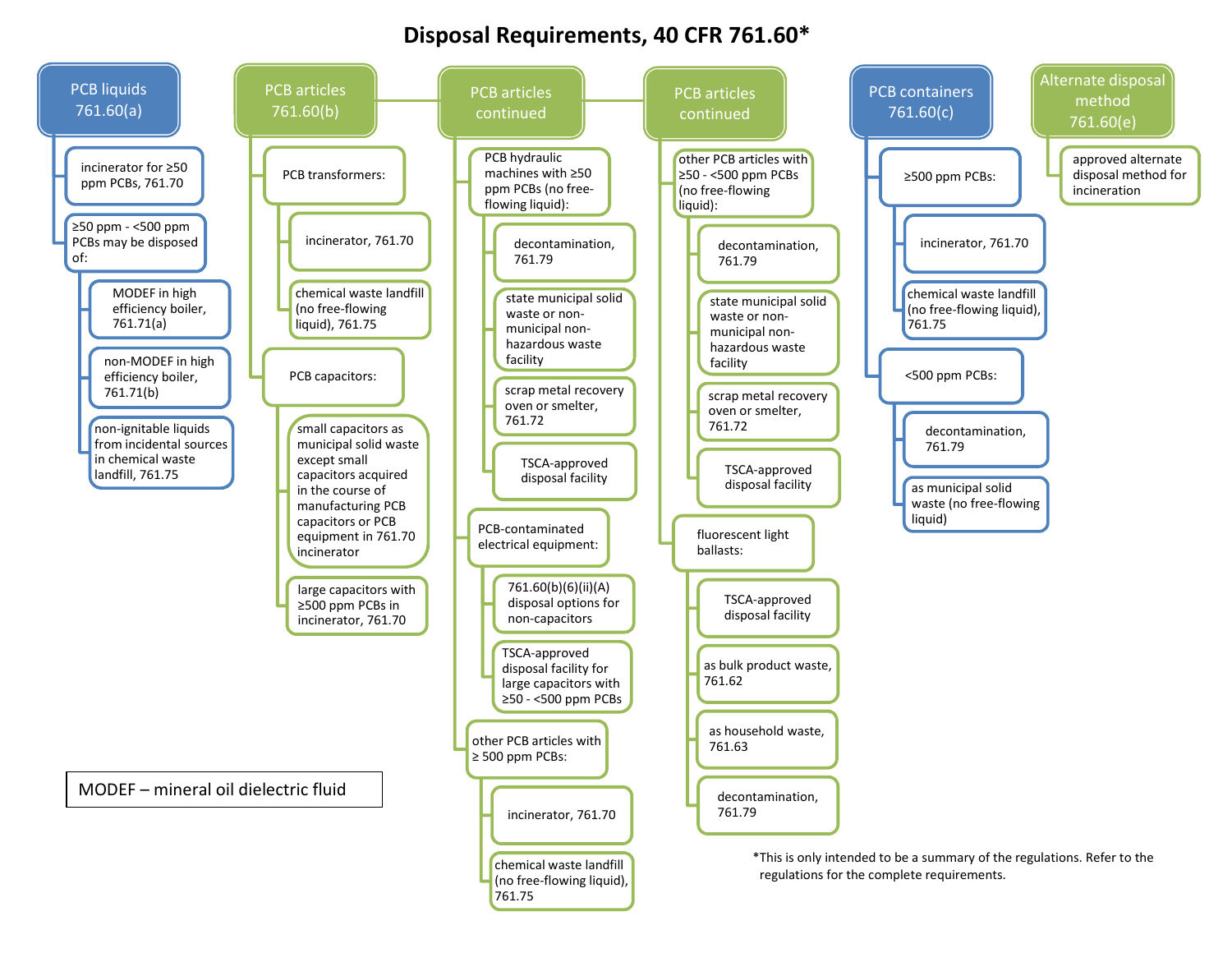## **Site Cleanup under the Self-implementing Approach, 40 CFR 761.61(a)\***

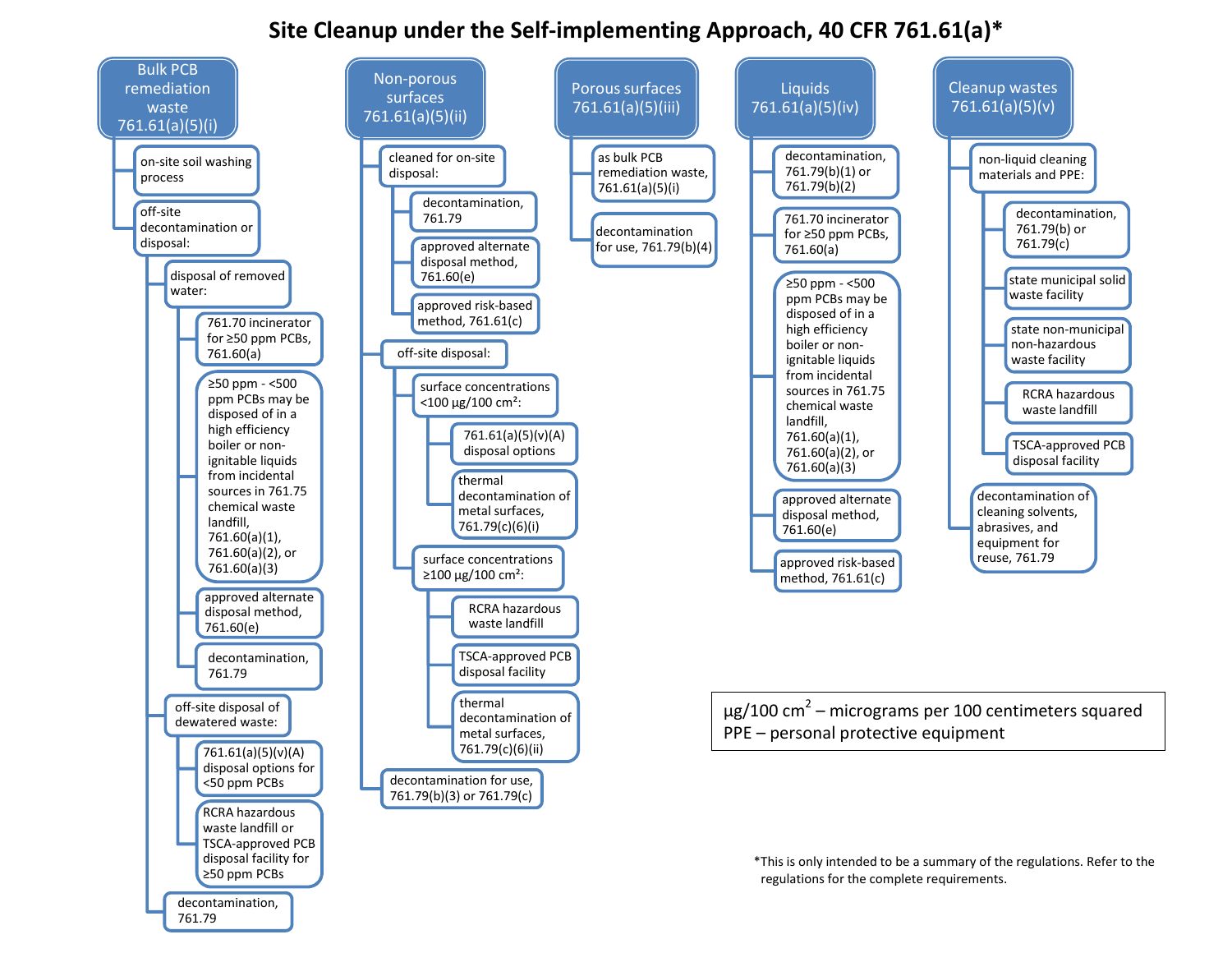## **PCB Cleanup under the Performance-based Disposal Approach, 40 CFR 761.61(b)\***

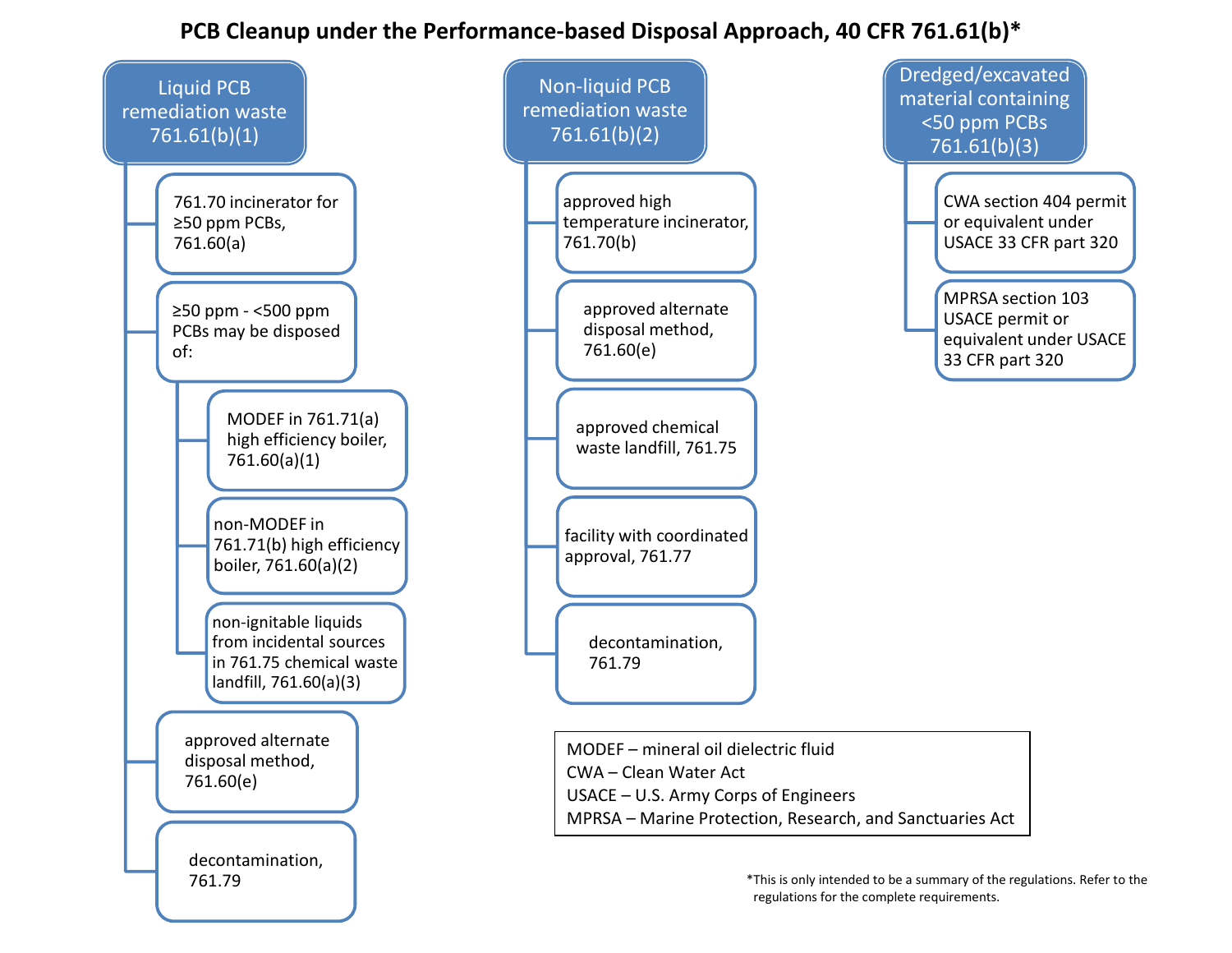## **Appendix B: Other Applicable Federal Laws and Regulations**

 In addition to the Toxic Substances Control Act (TSCA), the Resource Conservation and Recovery Act and the Comprehensive Environmental Response, Compensation, and Liability Act may apply to or provide cleanup authority to address PCB cleanup and disposal. Below is a brief and general description of how these statutes and their regulations may apply to the management of PCB-containing disaster debris in emergency situations.

#### **Resource Conservation and Recovery Act (RCRA):**

The management of PCBs continues to be regulated under TSCA even when RCRA also applies. The RCRA Subtitle C hazardous waste regulations apply to the management of PCB wastes that are listed or characteristic hazardous wastes, as well as to hazardous waste and hazardous constituents (which may include PCBs) released from solid waste management units at RCRA treatment, storage, and disposal facilities (TSDFs). In addition, RCRA Subtitle D minimum national criteria generally apply to facilities and practices for disposing of solid waste that contains PCBs but is not otherwise subject to the hazardous waste regulations. It is important to note that the TSCA PCB regulations, which are usually more prescriptive than their RCRA counterparts for cleanup, management, and disposal of PCB wastes, still apply with full force and effect to PCB wastes that could be classified as RCRA hazardous or non-hazardous wastes.

For PCB wastes to be RCRA hazardous wastes subject to the Subtitle C regulations governing generators, transporters, and owners and operators of TSDFs, they would have to be listed on one of four hazardous waste lists or exhibit one or more characteristics of hazardous waste (i.e., ignitability, corrosivity, reactivity, or toxicity) (40 CFR 261.21-261.24). PCBs are not specifically listed on the F- (40 CFR 261.31), K- (40 CFR 261.32), and P- and U- (40 CFR 261.33) lists; however, PCBs may be present as a contaminant in wastes that are themselves listed as hazardous. In this case, the entire waste stream, including the PCBs, would be regulated as listed hazardous waste, as well as TSCA PCB waste.

Similarly, although PCBs are not included on the list of contaminants that could cause a waste to exhibit the toxicity characteristic (see 40 CFR 261.24), another contaminant in the PCBcontaminated waste could exhibit the toxicity characteristic. In order to avoid dual TSCA/RCRA regulation, specified PCB-contaminated wastes that exhibit the toxicity characteristic and are regulated under TSCA are explicitly exempted from RCRA requirements. Specifically, section 261.8 exempts from the RCRA Subtitle C hazardous waste regulations the disposal of PCBcontaining dielectric fluid and the electric equipment which holds such fluid if they satisfy two criteria: 1) these PCB-containing materials must be authorized for use and regulated under the TSCA standards of 40 CFR Part 761; and 2) the PCB-containing materials only exhibit the toxicity characteristic for an organic constituent (waste codes D018-43). If the PCB wastes do not fall within the terms of this exception, those wastes are subject to all applicable RCRA Subtitle C hazardous waste regulations and TSCA PCB regulations.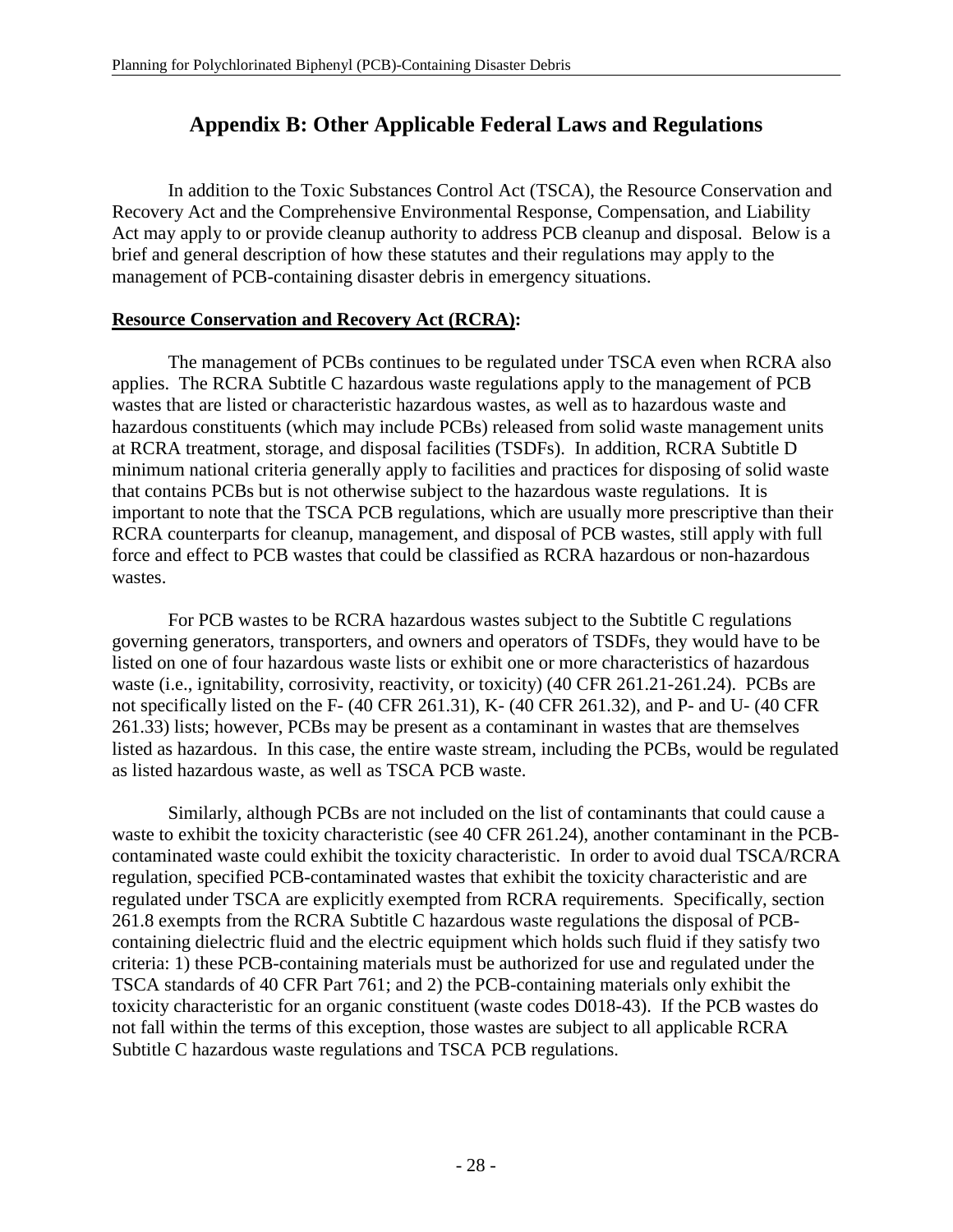As for the ignitability, corrosivity, and reactivity characteristics (40 CFR 261.21-261.23), a PCB waste could exhibit these characteristics and thus be subject to the RCRA Subtitle C hazardous waste regulations and also the TSCA PCB regulations.

RCRA corrective action obligations also apply to releases of hazardous wastes or constituents from solid waste management units at RCRA TSDFs. Hazardous constituents are listed in Appendix VIII of Part 261. PCBs are identified as a hazardous constituent in Appendix VIII, and their release from a solid waste management unit triggers RCRA corrective action obligations, including the requirement for facility-wide corrective action under RCRA 3004(u). Certain RCRA Subtitle D facilities also are subject to corrective action regulations contained in the Subtitle D minimum criteria.

Finally, various other RCRA authorities apply to PCB wastes. PCB wastes that are hazardous wastes under the RCRA statutory definition (see RCRA section 1004), even if they are not subject to the RCRA Subtitle C regulations, are subject to the information gathering authority under RCRA section 3007 and the monitoring and testing authority under RCRA section 3013. PCB solid or hazardous wastes as defined in RCRA section 1004 also are subject to the "endangerment" provisions of RCRA section 7003. This provision allows the Administrator to bring a court action or to take other actions, including issuing orders as may be necessary to protect public health or the environment, where the past or present handling, storage, treatment, transportation, or disposal of any solid or hazardous waste may present an imminent or substantial endangerment to health or the environment. Application of these authorities, however, does not exempt the materials from the requirements of TSCA.

#### **Comprehensive Environmental Response, Compensation, and Liability Act (CERCLA):**

TSCA requirements for cleanup and disposal of PCBs may be applicable or relevant and appropriate requirements (ARARs) for CERCLA cleanup actions. In meeting ARARs, CERCLA does allow for some limited flexibility in certain circumstances. For example, when PCBs are cleaned up and disposed of as part of a removal action pursuant to CERCLA, $<sup>1</sup>$  the on-</sup> site portion of the response must meet ARARs to the extent practicable considering the exigencies of the situation. See 40 CFR 300.415(j). In determining whether compliance with ARARs is practicable for removal actions, appropriate factors may be considered, including: "(1) the urgency of the situation; and (2) the scope of the removal action to be conducted." See 40 CFR 300.415(j). The ARAR waivers provided in CERCLA section 121(d) and repeated in the National Contingency Plan (NCP) may be available for response actions (i.e., removal and remedial actions) in appropriate circumstances. See 40 CFR 300.415(j) and 300.430(f)(1)(ii)(C). The Superfund program has published guidance on ARARs and ARAR waivers.

CERCLA waste that is transferred off-site is governed by CERCLA section 121(d) and the off-site rule. See 40 CFR 300.440. There is some flexibility in the off-site rule for

 $\overline{a}$ <sup>1</sup> Many hazardous waste sites across the country have been cleaned up under CERCLA authority. Many of these sites contained PCBs. Cleanup information on PCB-contaminated sites is available in the Comprehensive Environmental Response, Compensation and Liability Information System (CERCLIS) Database, which can be accessed at http://cfpub.epa.gov/supercpad/cursites/srchsites.cfm. CERCLIS may be a valuable source of information for larger PCB releases.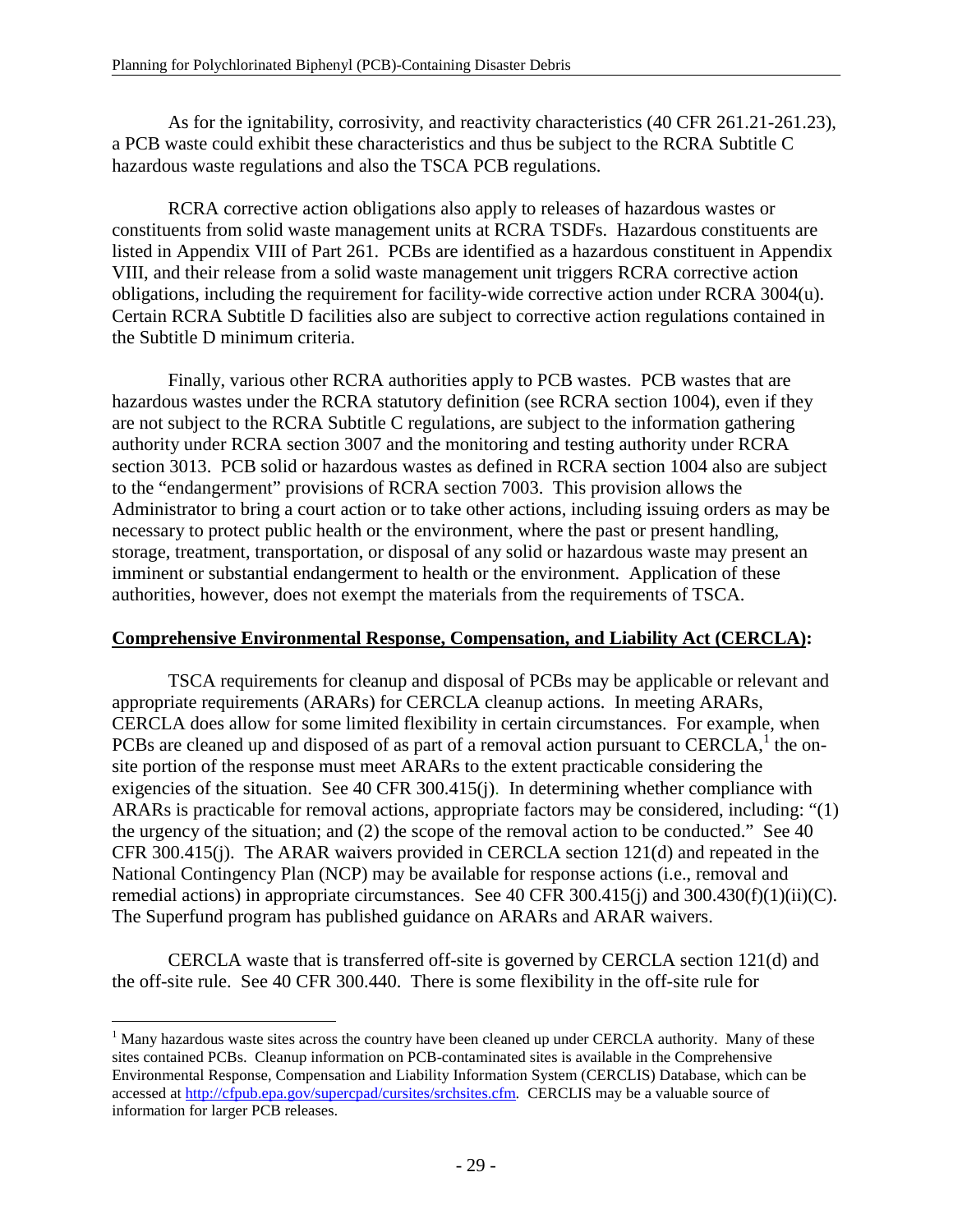emergency removal actions: "[W]here the release poses an immediate and significant threat to human health and the environment, the On-Scene Coordinator (OSC) may determine that it is necessary to transfer CERCLA waste off-site without following the requirements of this section." See 40 CFR 300.440(a)(2).

#### **State, Local, and Tribal Requirements:**

Certain state, local, and tribal requirements may also apply. It is important to check with each individual state, local, and/or tribal government. State, local, and tribal contact information may be available from the appropriate EPA Regional Office.